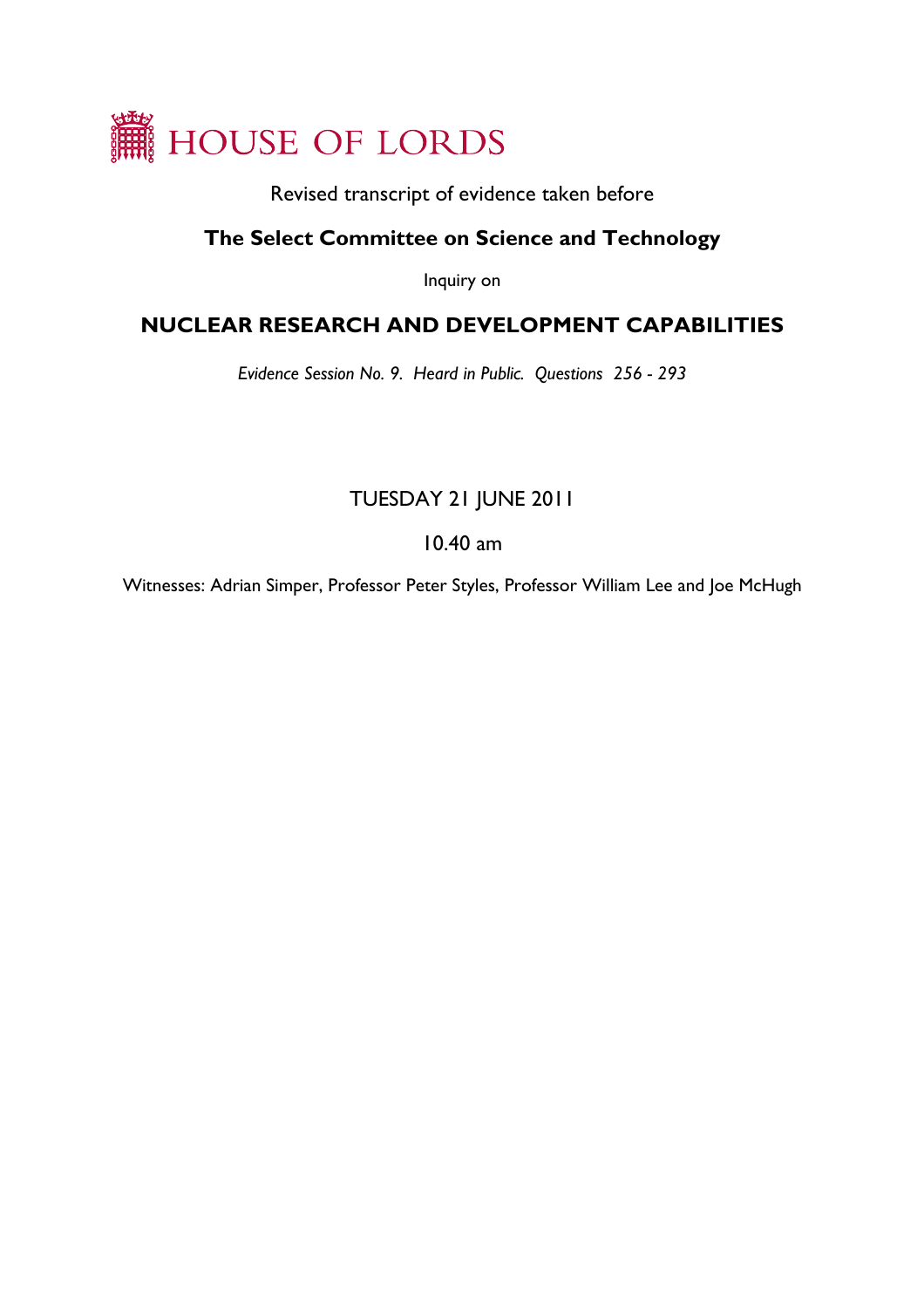Members present

Lord Krebs (Chairman) Lord Crickhowell Lord Cunningham of Felling Baroness Hilton of Eggardon Lord Jenkin of Roding Baroness Neuberger Lord Oxburgh Lord Patel Baroness Perry of Southwark Lord Rees of Ludlow The Earl of Selborne Lord Warner

### **Examination of Witnesses**

 $\overline{\phantom{a}}$  . The set of the set of the set of the set of the set of the set of the set of the set of the set of the set of the set of the set of the set of the set of the set of the set of the set of the set of the set o

**Adrian Simper** [Director of Strategy, Nuclear Decommissioning Authority], **Professor**  Peter Styles [Professor in Applied and Environmental Geophysics, Keele University], **Professor William Lee** [Deputy Chair, Committee on Radioactive Waste Management], and **Joe McHugh**, [Head of Radioactive Substances Regulation, Environment Agency].

**Q256 The Chairman:** Good morning. I would like to welcome the members of our first witness panel, noting that Professor Peter Styles is delayed in his journey. We hope he will join us shortly. I also welcome members of the audience. You should find on the seats a note describing the purpose of the inquiry and the declared interests of Members of the Select Committee. I begin by reminding our witnesses and Members of the Committee that proceedings are being webcast and any comments, sotto voce or otherwise, will be recorded for the public to observe. In a moment I would like to invite the three witnesses who are present to introduce themselves. I understand that Adrian Simper would like to make a brief opening comment about the NDA.

*Adrian Simper*: I believe that will not be necessary, given the first question.

**The Chairman:** Fine. So perhaps I could invite you all to introduce yourselves.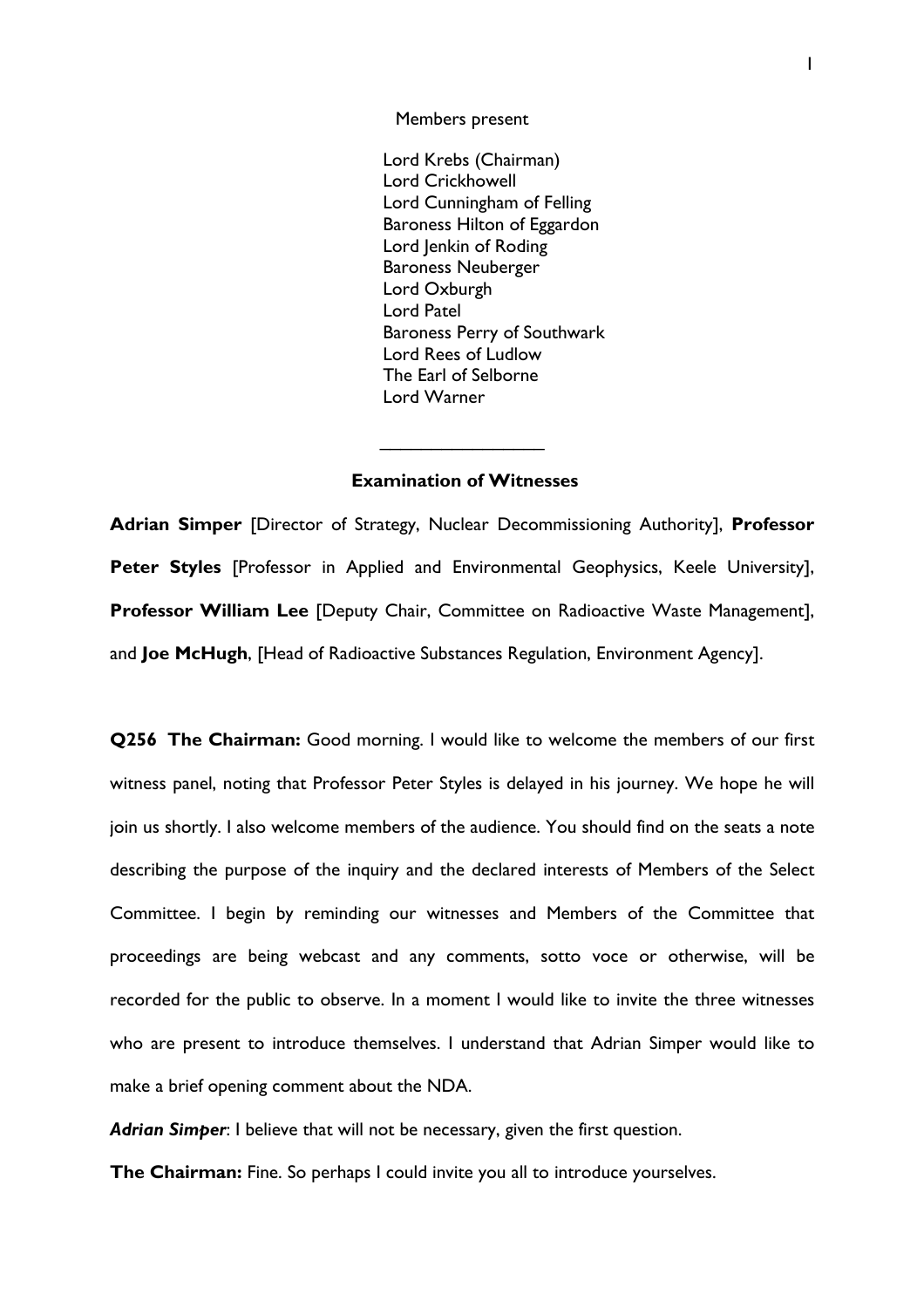*Joe McHugh*: Thank you, Lord Chairman. My name is Joe McHugh. I am head of radioactive substances regulation in the Environment Agency. As we indicated in our written evidence to the Committee, the agency regulates radioactive discharges and radioactive waste disposals from nuclear and non-nuclear sites in England and Wales. We will also regulate any disposals of radioactive waste into a future geological repository. We work closely with our regulatory colleagues in the HSE's Office of Nuclear Regulation to ensure that the overall nuclear regulatory framework is comprehensive and coherent. We also have a duty to follow developments in technology and techniques for preventing or minimising the effects of pollution of the environment. That is a statutory duty under the Environment Act. We can also require the nuclear industry to undertake R&D to support the environmental safety of its operations. We work more broadly with the NDA, research councils and academia to provide advice on nuclear R&D related to our regulatory requirements.

*Professor William Lee*: I am a professor in ceramic engineering in materials at Imperial College. I am also director of a national centre for advanced structural ceramics, but in this context I am deputy chair of the DECC advisory Committee on Radioactive Waste Management—CoRWM—which provides independent scrutiny and advice to the UK Government and the devolved administrations on long-term management, including storage and disposal, of radioactive waste. In this context, I lead the R&D group of CoRWM and I played a leading role in the preparation of our report to Government in 2009 on R&D needs in this sphere. I would like to point out that, while I am here representing CoRWM, there may be occasions when I swing off into my own personal perspective and viewpoint. I hope to be able to remember to say that this is a personal perspective at those times.

*Adrian Simper*: I am Adrian Simper. I am the director of strategy and technology for the Nuclear Decommissioning Authority.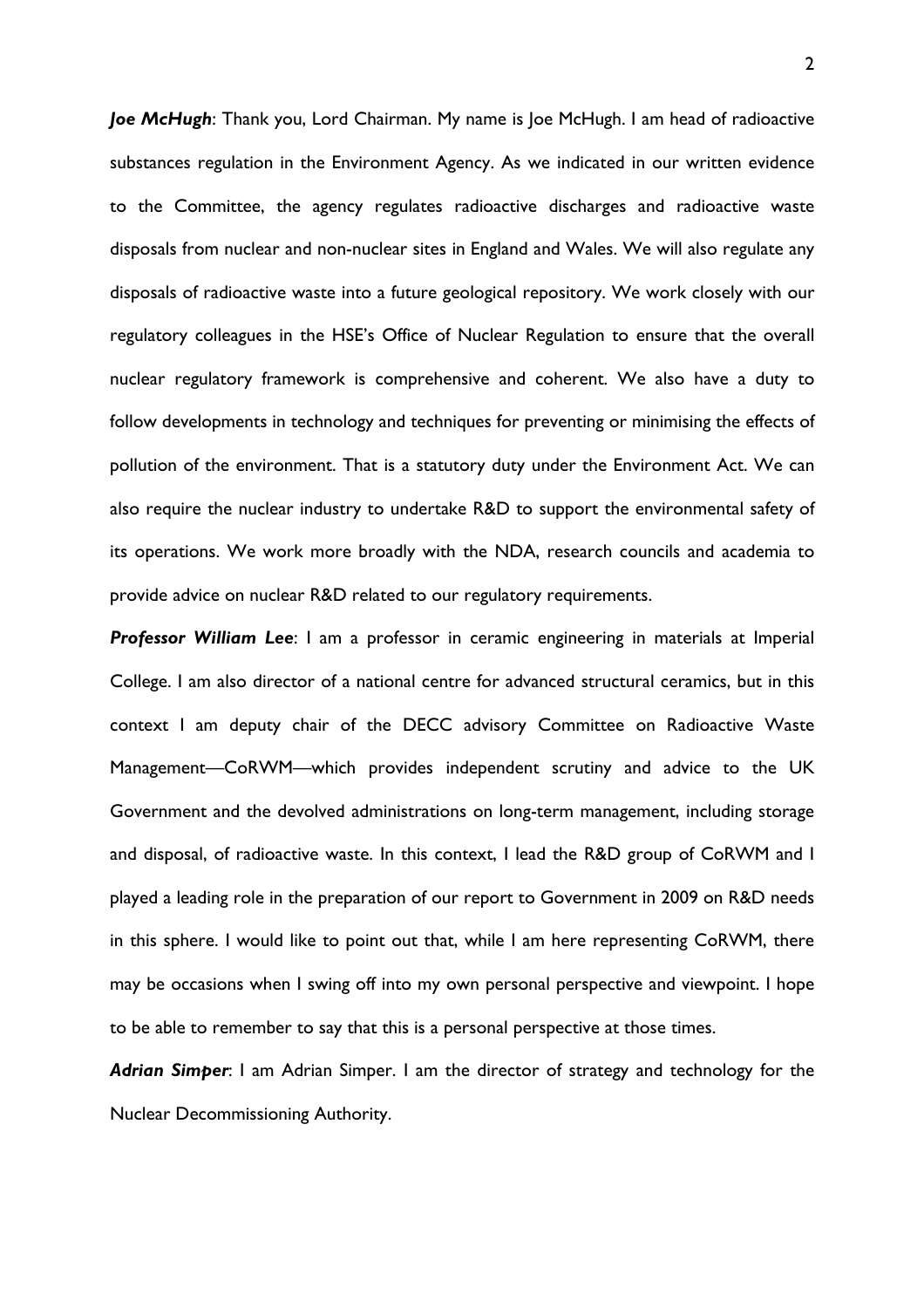*Professor Peter Styles*: I am sorry to arrive so abruptly. I am Professor Peter Styles, professor of geophysics at Keele and past president of the Geological Society. I chaired the committee on geological criteria for waste disposal.

**Q257 The Chairman:** Thank you very much. I would like to kick off with a very general question. Joe McHugh has partly answered it from his perspective, but I think the Committee would like to hear what is the remit of both the NDA and the Environment Agency. Adrian Simper, as you start off perhaps you could bear in mind some particular points that we would like to understand. What is the NDA's responsibility within its remit for managing uranium and plutonium stockpiles? Does the NDA have any remit for considering the research requirements or options for handling new build waste? Similarly for fuel reprocessing, including advanced separation technology for reprocessing spent fuel. Could you bear those questions in mind as you kick off with your answer?

*Adrian Simper*: I will do my best. The NDA has a clearly defined remit, laid out in the Energy Act 2004, to decommission and clean up the nuclear legacy left by BNFL and UKAEA from the early defence and civil power programmes. In doing so, we have additional obligations. Those most pertinent today are in relation to skills and R&D. We need to maintain the skills and R&D necessary to deliver our mission.

We also have a number of additional responsibilities, one of which is particularly pertinent, which is the implementation of geological disposal for radioactive waste in England and Wales, Scottish policy being different once a site has been selected, which is not NDA's accountability. We also own the active facilities that the National Nuclear Laboratory operates, which they lease from us. We are the owner, but not the operator.

R&D is one of our critical enablers. As such, we take it very importantly, but we are a consumer of R&D rather than a supplier, and we are very needs-driven in that regard. We think that the focus and clarity that we have are beneficial to us -whatever you believe about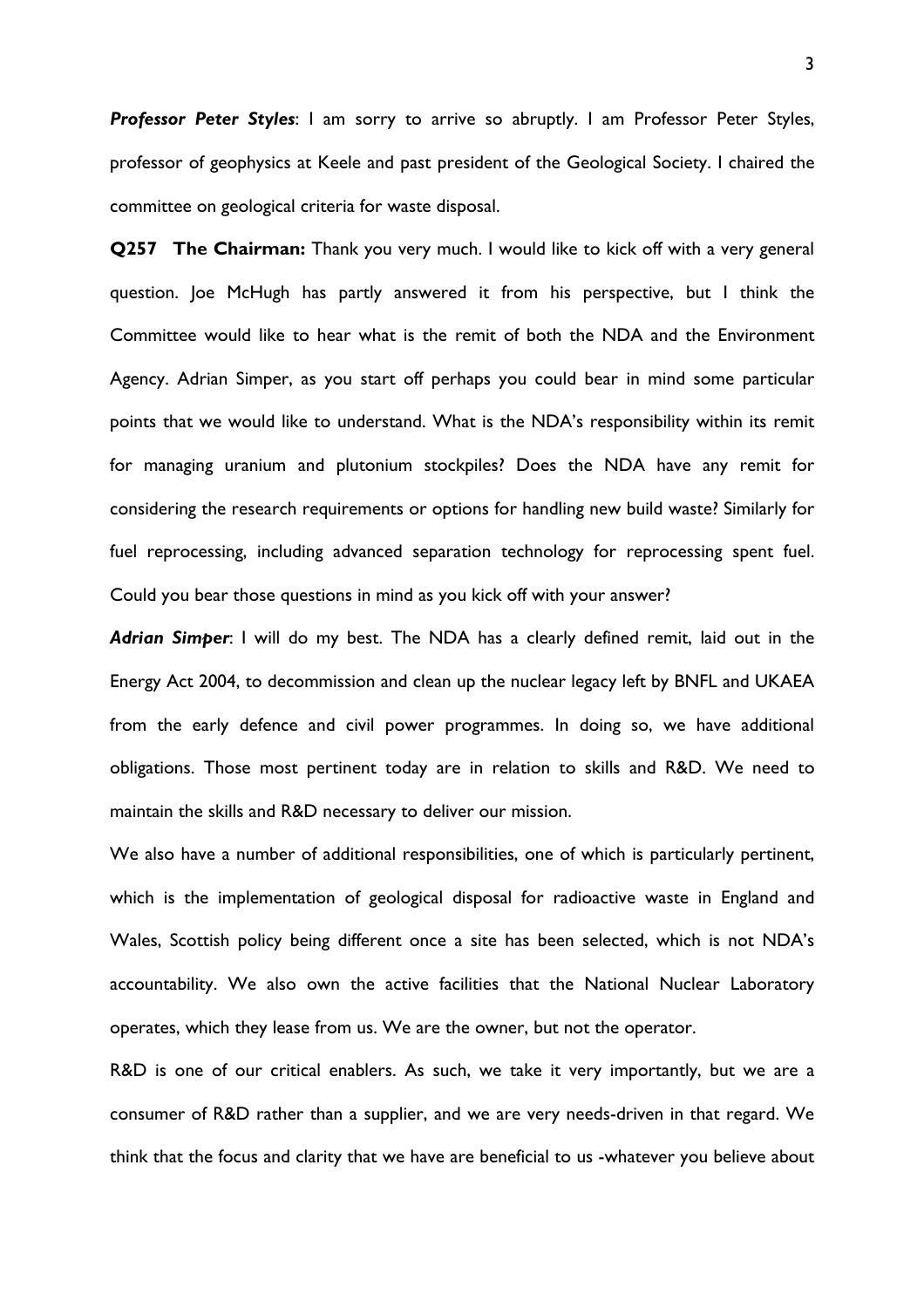the future of nuclear power, I think there is general agreement that cleaning up the legacy is a good and responsible thing to do. Because of that focus, we do not believe that a wholesale broadening of our accountabilities is appropriate. I say that because I have read transcripts and other evidence that has been submitted, so I thought it was appropriate to comment.

There are a number of things that the evidence submitted posits should be done. In many cases, the NDA clearly has the ability to do those things, but it does not necessarily follow that because they should be done and the NDA could do them, that NDA should in fact do them. There may be other ways of meeting those needs.

We are the owner of significant amounts of uranium and plutonium. Its safe management is our accountability, which is carried out for us by our site licensed companies within the regulatory framework. Uranium is a commodity. To the extent that there is a market for that, we will resell the material into the market. The nature of our uranium means that it is not particularly attractive to the market at the moment, given the current price of uranium, so it sits there. Our strategy therefore is to convert it into a more appropriate form for its long-term storage. At the moment, some of it is held as uranium hexafluoride, which is not the most pleasant material, but once we have it in a stable form the approach is to wait and see what happens to the market. We have the beginnings of a change in the nuclear programme globally, and it would be rash to make decisions on uranium at the moment.

Plutonium is a different matter altogether. It is not a commodity. There is not a global market for it. It is not possible to buy and sell it in quite the same way. In the UK we have more separated plutonium than is held by all other countries added together, I believe. You will be aware that DECC has recently completed a public consultation on the forward plan for plutonium management, with a presumption that the right thing to do is reuse it as MOX fuel. NDA has been supporting DECC in that, but it is a DECC policy decision, not an NDA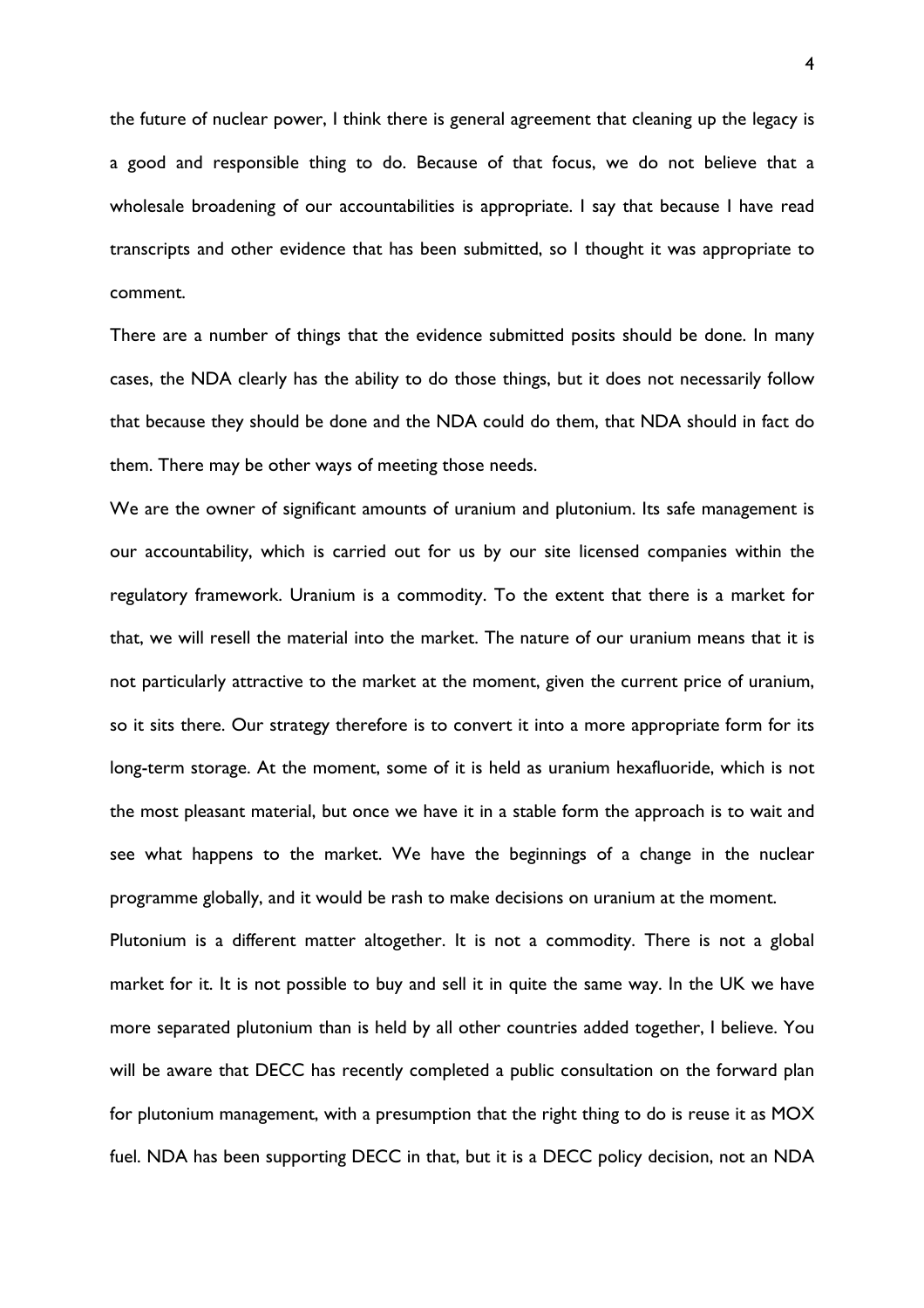decision. Having said that, we are supportive of that general approach. It seems to us that on balance, reuse as MOX is an appropriate way to take that stockpile forward.

With regard to fuel reprocessing, we own the reprocessing facilities in the UK at Sellafield. Our strategy is to complete the current contracted work and at the end of that, unless the work changes, the plant will be closing. That is not an idealistic position of NDA. We are not opposed to reprocessing for idealistic reasons. It merely reflects the state of the asset and the market for reprocessing, which is not buoyant, despite the large quantities of spent fuel held in ponds around the world. At the moment, there is not a buoyant market for reprocessing services. In the absence of either a buoyant market or a prompt need for a plutonium programme, the significant capital investment needed to produce a new generation of reprocessing plants is simply not justified on commercial grounds.

I will finish by saying that broadly we believe we are centrally balanced around a clearly defined purpose, which is of benefit to the nation, and we have the capabilities and skills to deliver that mission. There are some edges, however—these things are never black and white—and I would pull out particularly the matter of responsibility for national nuclear infrastructure, which largely we own but we have a remit that somewhat constrains us in the broader application of that, and the question of spent fuel management for new build materials. NDA has a lot of capability and I am not sure we quite have the right balance yet on how that is made available into new build. Having said that, it is early days in the new build programme. We are not looking at advanced reprocessing techniques. Everything I have spoken about in reprocessing is based on the existing PUREX process. We are supporting R&D into advanced separations technology, we fund the NNL's participation in that, that is largely done for reasons of skills maintenance to support the current programme rather than a perceived need for additional reprocessing technology.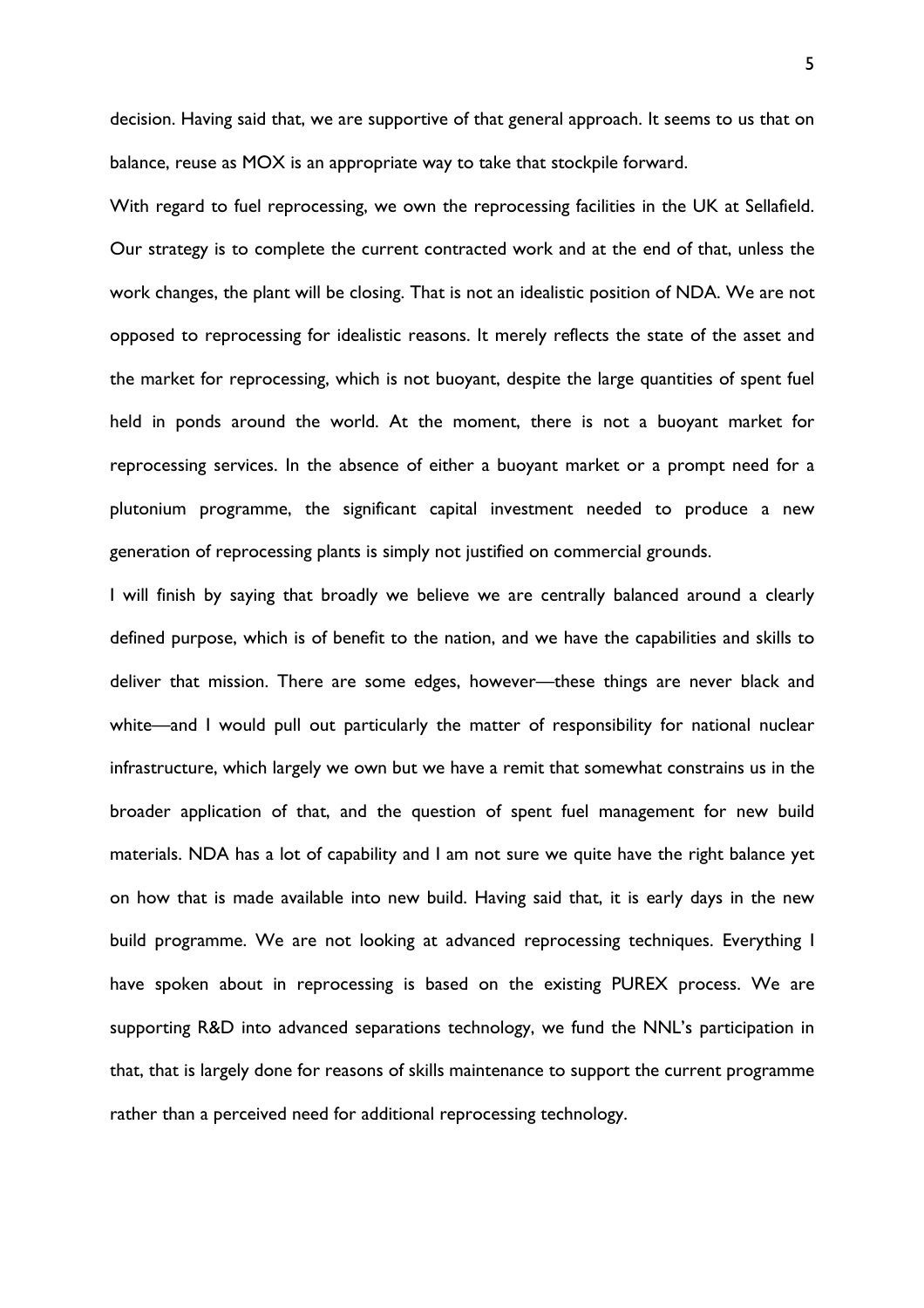**Q258 The Chairman:** So whose responsibility are, or should be, the things you are not doing in relation to reprocessing?

*Adrian Simper*: The first question is to determine the need, and then you can determine whether the R&D is sufficient to deliver on that. First comes the vision, and then comes the capability to deliver the vision. In a way I do not know how to answer your question. It would depend on what the vision was for reprocessing in the UK. That is clearly not a matter for NDA.

**The Chairman:** Joe, I do not know whether you would like to add anything regarding the Environment Agency. You gave us a very clear statement in your introduction.

*Joe McHugh*: I am happy to move on if that is okay with the Committee.

**Q259 The Chairman:** Would any other members of the panel like to comment on Adrian Simper's response about the NDA's responsibilities?

*Professor William Lee*: From a CoRWM perspective, we feel that the responsibility for new build waste should fall with the NDA. We do not think it is appropriate for the Government to rely so heavily on the NDA and the potential new build operators to make arrangements between themselves to do the R&D on long-term management of new build spent fuels. As we know, the Government has responsibility to ensure that effective arrangements are in place for management of new build waste. Part of this responsibility is to ensure that the NDA and the potential new build operators must do sufficient R&D.

One of the other aspects we will cover today is that if the UK opts for a large new build programme, of the order of 38 gigawatts, let us say, the amount of high-level waste generated will become a significant proportion of the total inventory. That could impact on the size and design of any GDF. So it is again appropriate for the NDA and RWMD in particular to be involved in that.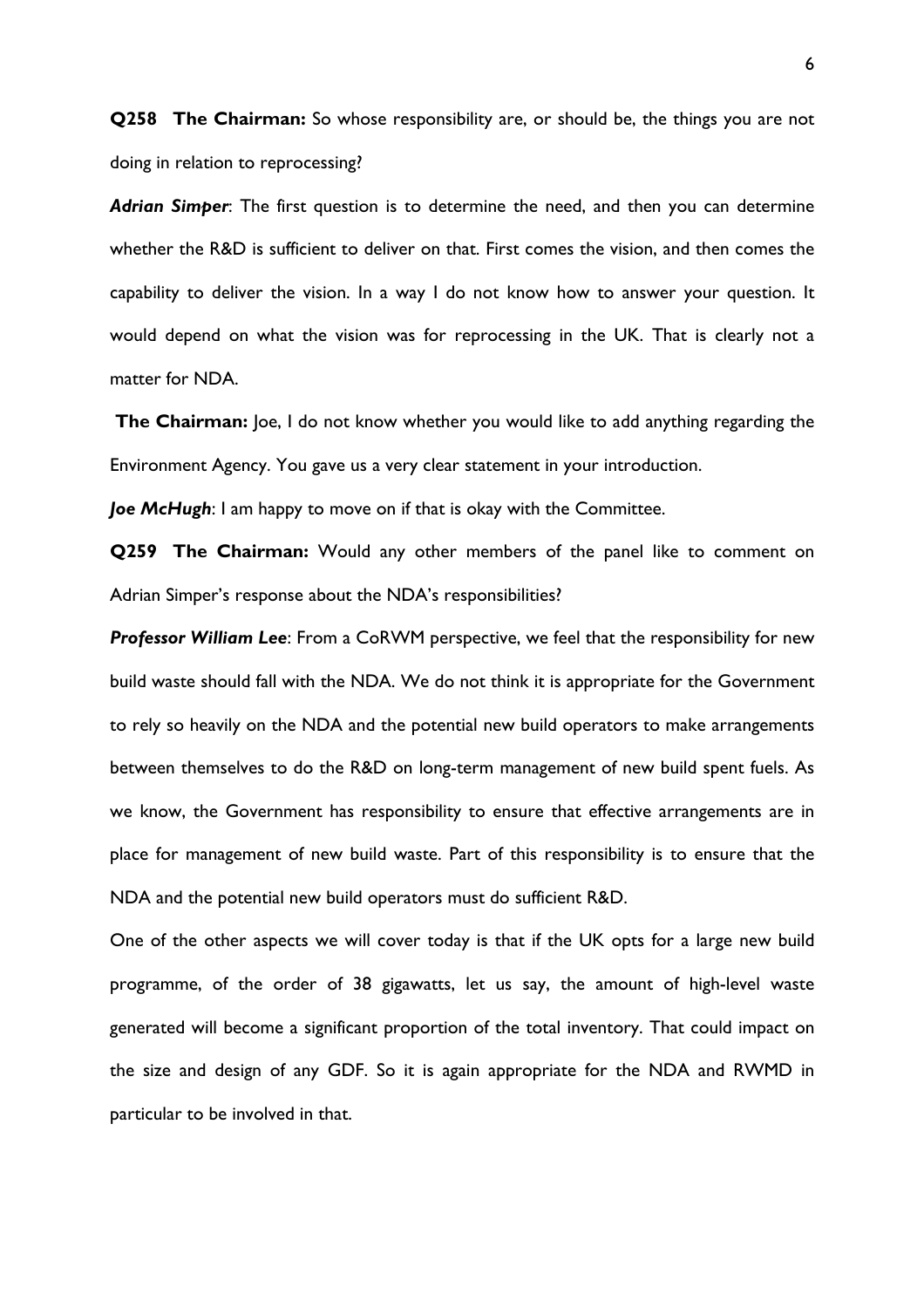**Q260 Lord Oxburgh:** Just for clarification, Dr Simper, you said that you are not responsible for site identification for disposal, but you are likely to take a site that has been identified by another agency and then implement disposal on that site.

*Adrian Simper*: That is correct.

**Q261 Lord Oxburgh:** With what degree of specificity is that site likely to be identified? Of a depth of precise location, for example?

*Adrian Simper*: The managing radioactive waste safely process—a voluntarist process that DECC is accountable for on site selection—will identify a general area and then characterisation will be carried out. From that process there will be a funnelling down to the selection of the appropriate geology. At some point that moves from being a voluntarist approach to being a technical, science-driven approach.

**Q262 Lord Oxburgh:** A policy decision has to be made about depth, for example. Where will that decision be made? Is it CoRWM?

*Adrian Simper*: That is a technical decision, once you have decided on the area where your repository will be, in your voluntarist process. The geology that you have in that area and the science will determine the depth.

**Q263 Lord Crickhowell:** Adrian Simper used the phrase "maintaining skills". That is interesting from the point of view of the Environment Agency as well. Perhaps you might comment on the adequacy of existing skills and any anxieties about the maintenance of an adequate pool of skills in the future.

*Adrian Simper*: I have done a lot of talking. Joe, do you want to go first?

Lord Crickhowell: Are they there and are you satisfied you will continue to have enough skills available?

*Joe McHugh*: It is certainly on our list of concerns that we need to think about not only whether we have enough in the shorter term, but also in the medium term. The work that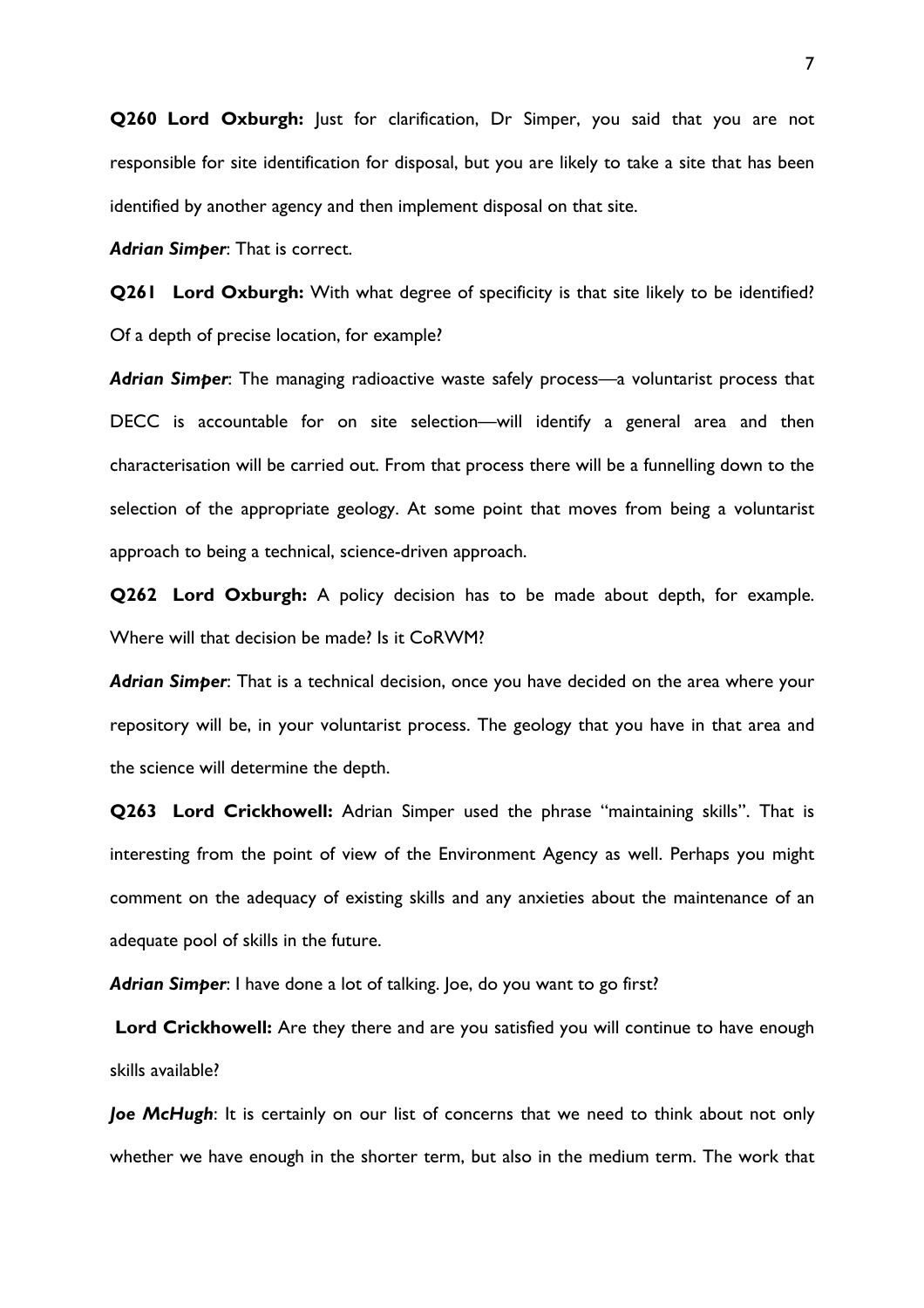NDA is leading with the Nuclear Skills Academy is looking at that. I am stealing your thunder, Adrian, but there is an NDA graduates scheme looking at graduates for the future as well as the more technical skills that will be needed to keep not only the current nuclear facilities going, but any future ones.

Part of the issue is getting enough young people to study the appropriate science, technology, engineering and mathematics subjects so that there is the foundation material that can be grown into the nuclear engineers of the future. We are involved in a small programme to take some environmental graduates and grow them into potential people who could work in the nuclear industry, with an organisation called EMpower and a company called Viridian, to take people at Masters degree level who could develop in that way. Adrian, I think you probably want to build on that.

*Adrian Simper*: There is little more to say. Thank you very much, Joe. The maintenance of the skills that you need is best done by doing the work that you need. As we continue to have technical challenges, we will continue to place work into the technical community to address those challenges. That will be the primary means by which we maintain the skills. At the moment we are content, but we recognise that that is not the whole story, so we put some money into, for example, PhD studentships, bursaries, sponsorships and working with the bodies that Joe has mentioned to ensure a broader approach to skills maintenance.

**Professor William Lee**: In the geological disposal area, CoRWM has some concerns about developing the skills base. We are talking about the need for a skills base over a rather lengthy period—decades, if not longer. In the geological area, there has been a decline in the university sector. There is also a lot of competition from the oil and gas industries, with carbon capture and storage. So we feel that there is more of a strategic need for a push in this area, and perhaps better co-ordination. I am aware that Cogent and the National Skills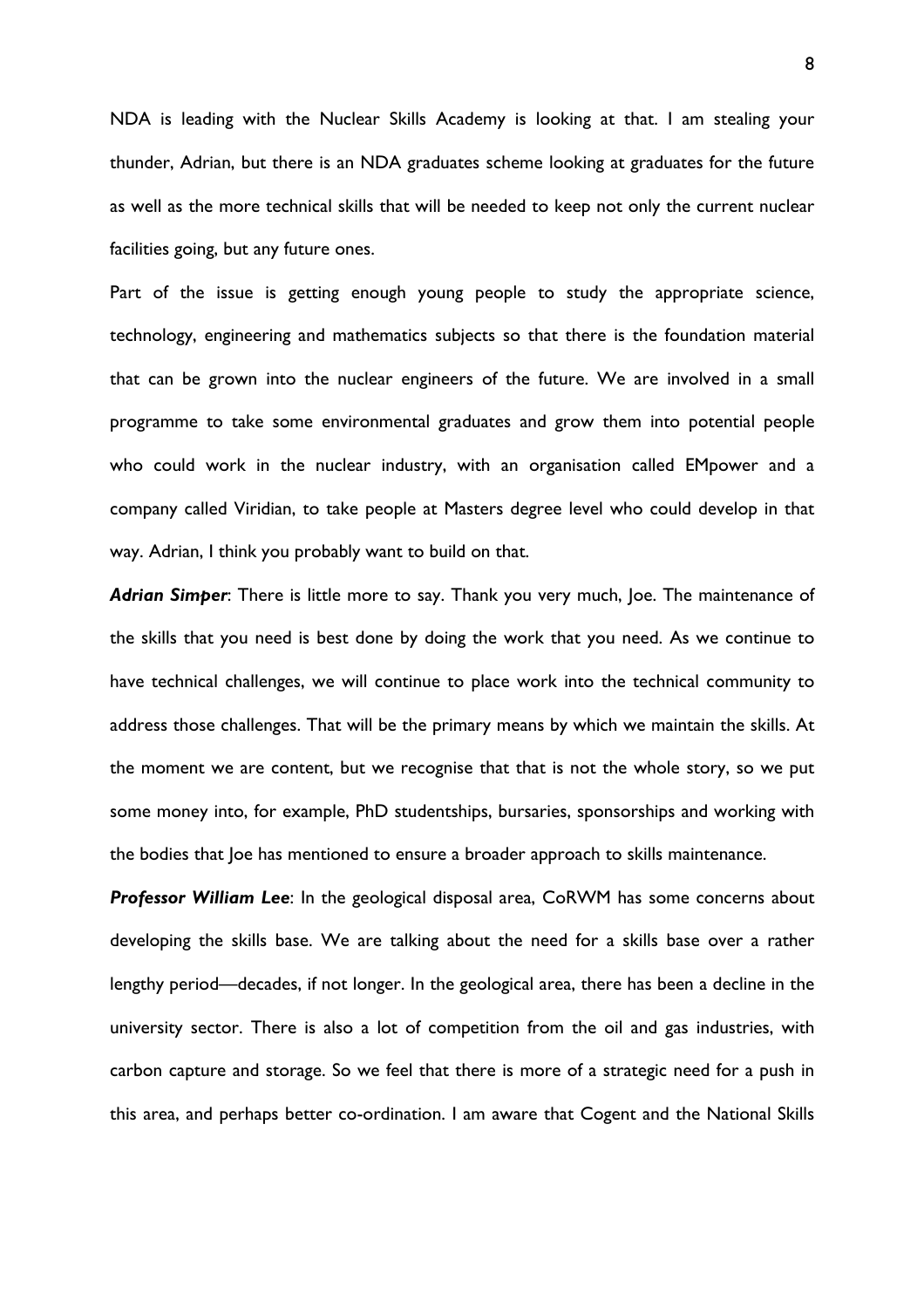Academy for Nuclear are looking at this and CoRWM has been in discussion with them. It is an area that we have to develop further.

*Professor Peter Styles*: I agree with a lot of what Professor Lee has said. This is a very long timescale. Academia, particularly research assessment exercises, tend to make academics rather flibbertigibbets and we have to follow where the funding comes. There has not been a great deal of funding for this kind of work, which has meant a decline in research groups. I am pleased to say that there are some. Five PhDs have just been announced in Strathclyde. But a lot of this need is geological. NERC particularly has been remarkably reticent to fund any kind of work in this area for a long time. It needs a long focus. These will flare and go to something else. As we know, the oil industry and CO2 sequestration is snapping up good geoscientists. I have been at meetings of the Geosphere Characterisation Panel of the NDA where opinions have been expressed that the market will take care of it and when you need them, these things will appear as if by magic out of the ether. I doubt that to be the case, because there will not be sufficient research groups actively working on this unless there is a strategic overview of how this funding continues.

**Q264 Lord Cunningham of Felling:** I would like to ask Professor Lee what is the purpose of the division of responsibilities between CoRWM and the NDA and what advantages to the ultimate solution to these problems does that division of responsibilities bring?

**Professor William Lee:** Division of responsibilities in what sense?

**Lord Cunningham of Felling:** In the sense of dealing with the solution to finding some geological storage of long-term safety of high-level nuclear waste? It seems to me that every time we come round to this subject, the date by which we are going to have a solution has gone backwards by a decade. Where is the division of these responsibilities getting us? What advantage do we have from that division of these responsibilities?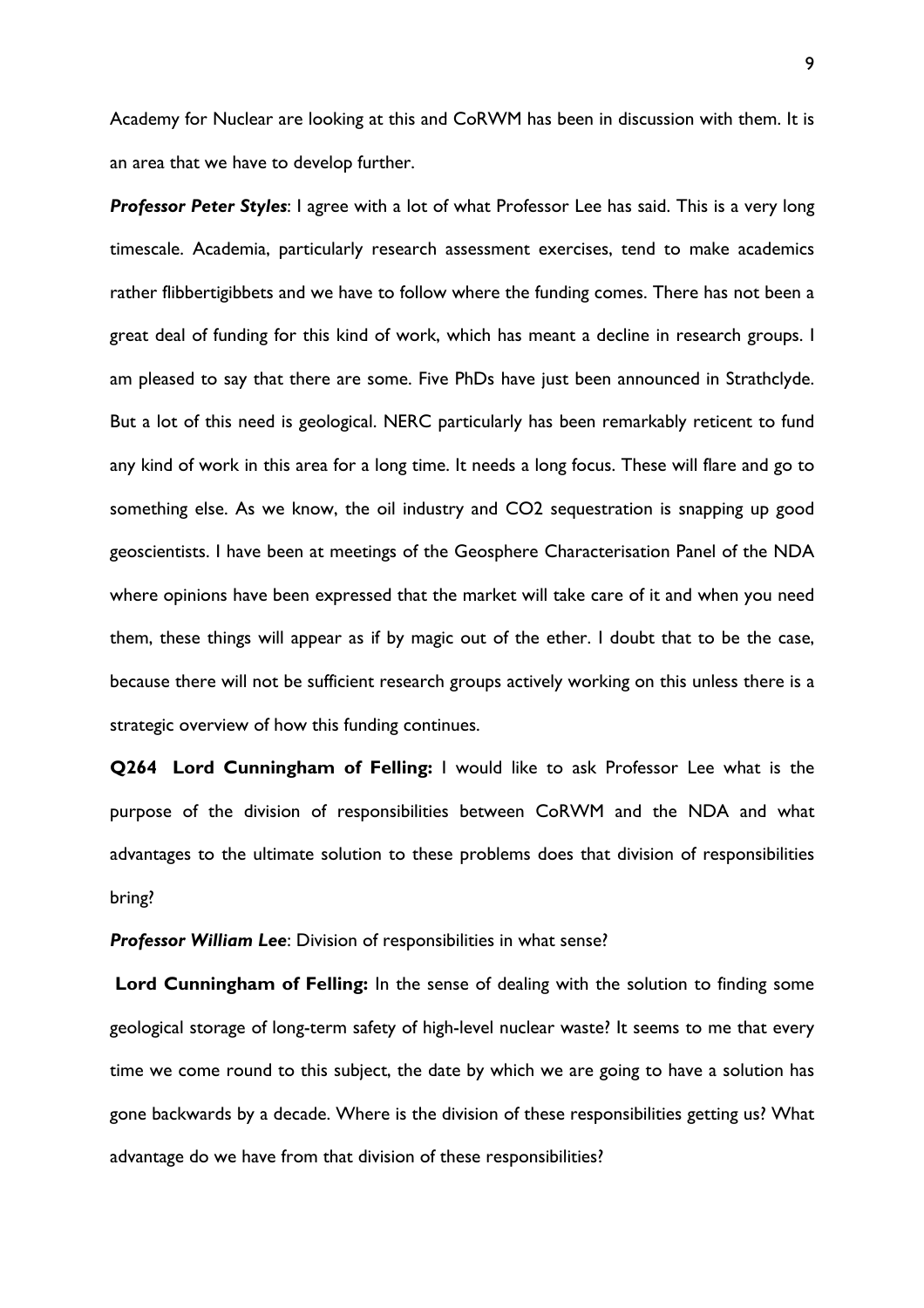*Professor William Lee*: CoRWM's remit is to scrutinise the process and to advise Government on progress and plans. I guess Adrian is able to comment on the NDA's remit. *Adrian Simper*: The global experience has shown that where a single body has been charged with selecting a site and implementing geological disposal no matter what, that has run into difficulties. Countries that have had a more voluntarist approach to the site selection appear to have been more successful. On that basis, the UK decided that it was appropriate to split the responsibilities for selecting the site, which is a voluntarist approach, and the responsibility for implementing the geological disposal facility once a site has been selected. That decision was taken some time ago and we are implementing it now. We appear to be making good progress. It is slow progress, inevitably. Voluntarist programmes, by their nature, will take longer in the early stages than a decide, announce, defend approach, but I see no reason to believe that ultimately this will not be successful.

**Professor William Lee**: I think we have to be wary about trying to rush the MRWS process. I understand the concerns about the length of time that people perceive this will take, but we have to ensure that the volunteer community have time to consider all the issues. We also need to ensure that we have time to do the relevant R&D to underpin the safety case. Without a volunteer community and a suitable geology, nothing is going to happen, so we have to be a little careful not to rush.

**Q265 Lord Cunningham of Felling:** Would you describe the last 30 years of consideration and looking for a solution to this problem as a rush?

*Professor William Lee*: I have only been involved in the last five years.

**Q266 Lord Jenkin of Roding:** I would like to come back to R&D on the question of waste. We have had evidence that at some stage there will need to be an underground laboratory. The question is who is going to pay for that. The waste consists of two elements: there is the legacy waste and the new build waste. So far as the new build is concerned, we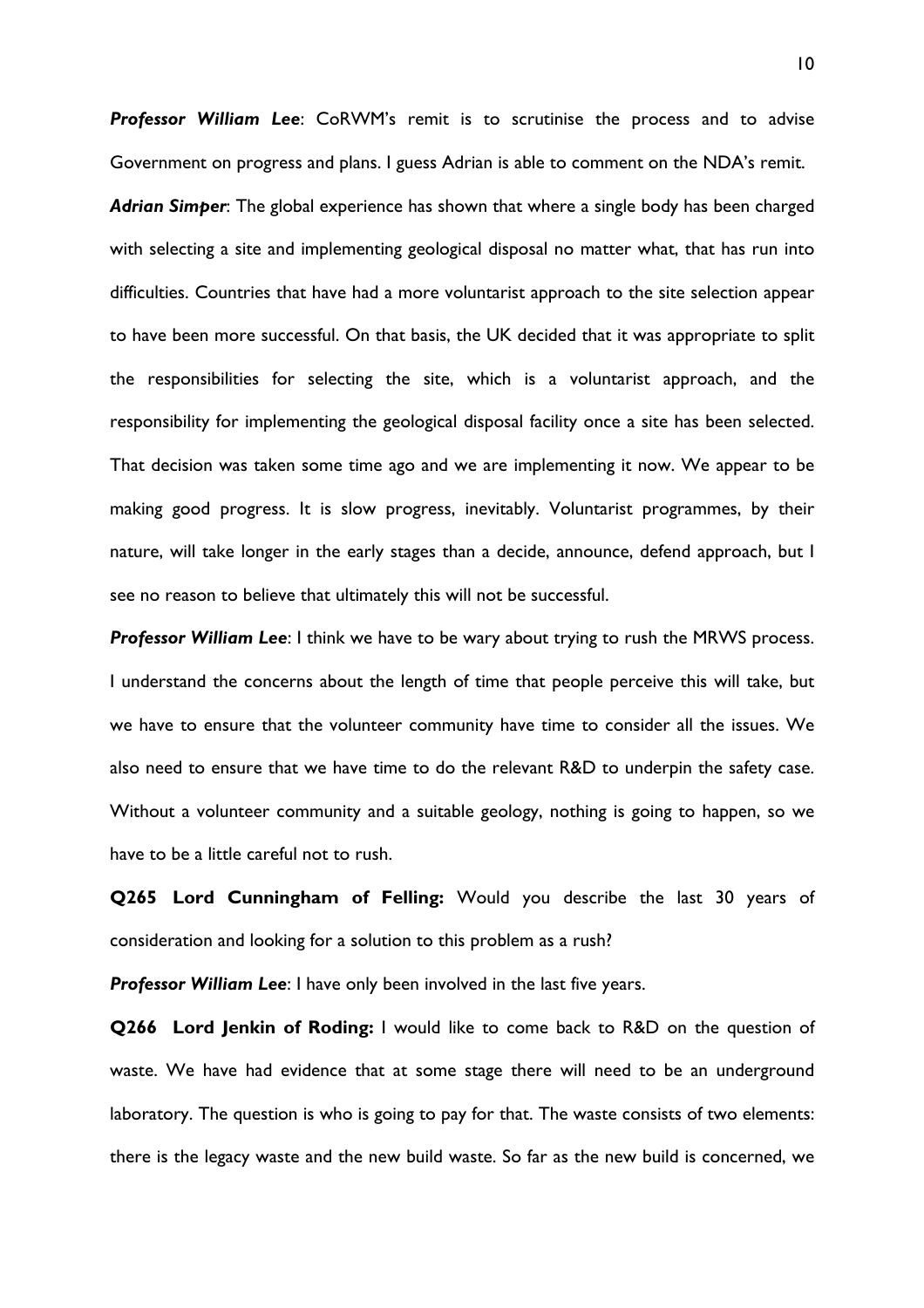have the arrangements now being finalised for a funded decommissioning programme, where the investors are going to have to set aside sums to deal with their decommissioning and waste. How is the other part of an underground laboratory going to be financed? Adrian, will it be in your budget?

*Adrian Simper*: Yes. The underground laboratory, if one is required, will be part of making the safety case and demonstrating the appropriateness of the repository, so it will be as part of the repository programme.

**Q267 Lord Jenkin of Roding:** Have you got that in your forward programme?

*Adrian Simper*: Yes, that is included in the estimates and the programme going forward. It is an intrinsic part of the implementation of the repository. Exactly what form it takes will depend on where the repository is and the geology.

Lord Jenkin of Roding: Of course, but following up Lord Cunningham's question, one is encouraged by the response of the local communities and Cumbria County Council. They have approached this in a very responsible manner. The question is what price they are going to demand for hosting a repository. My own view has been put very clearly on a number of occasions. It needs roads to west Cumbria. We are going to visit Sellafield, and it will be a long journey from Carlisle.

**Q268 Lord Oxburgh:** This may be for Professor Lee or Mr McHugh, but could you confirm that the Government view is now that spent fuel is a waste to be put out of the way rather than a potential resource for some time in the future?

*Joe McHugh*: I think the current policy is that that is a matter for the utilities that own the spent fuel, whether it is regarded as waste or not. None of the new build utilities have expressed an interest to us in reprocessing the fuel. They are planning on a once-through fuel cycle, with the fuel being regarded as waste at the end. The question is when that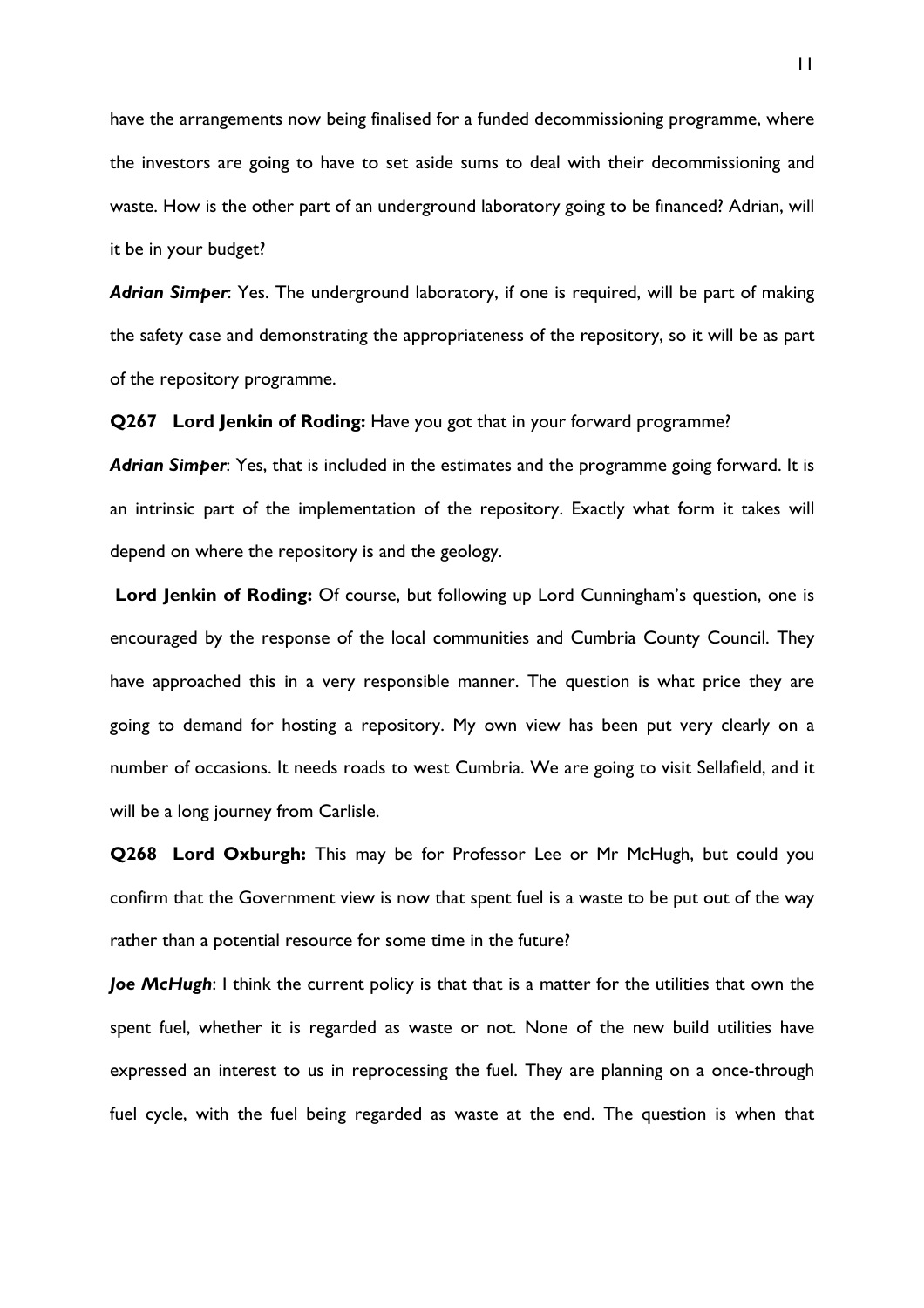decision needs to be made and when we decide that we are absolutely not going to reprocess the fuel.

**Q269 Lord Oxburgh:** It ultimately comes back on the NDA how this material is to be managed. Do you think that that decision, on whether this is a resource or a waste to be got out of the way, is a matter for individual companies, or is it a Government decision?

*Joe McHugh*: The utilities own the fuel. They are overseas utilities, probably, that will be developing future nuclear power stations in the UK. Some of them are owned by overseas Governments. I expect that their owners will have a big stake in that decision.

**Q270 The Earl of Selborne:** Our inquiry is on nuclear research and development capabilities, so I ask whether the United Kingdom has adequate research and development capabilities to meet its current and future obligations for the safe and secure storage and disposal of both legacy and new build radioactive waste. Perhaps you could tell us what you think the main gaps in capabilities are that might need addressing.

*Professor Peter Styles*: We have some large gaps now. We have lost our expertise in exploring and monitoring underground cavities for a whole range of reasons, partly to do with the decline of other industries that still exist partly. My research group still does work there. We have lost a lot of expertise in geophysics of that kind. There are new areas that are emerging. We are not really supporting geomicrobiology, which is to do with how biological organisms can help to immobilise waste. That is an area that is rather sparsely supported.

Across Europe, there are skills gaps; it is not just the UK. I have a letter from the chairman of the school of underground waste storage and disposal in Switzerland, clearly saying that it is rather difficult. We need some people, we do not need thousands of them, but we need them really very dearly. It is how we train people without a facility here. People who are doing these PhDs should be visiting other facilities which are further progressed, in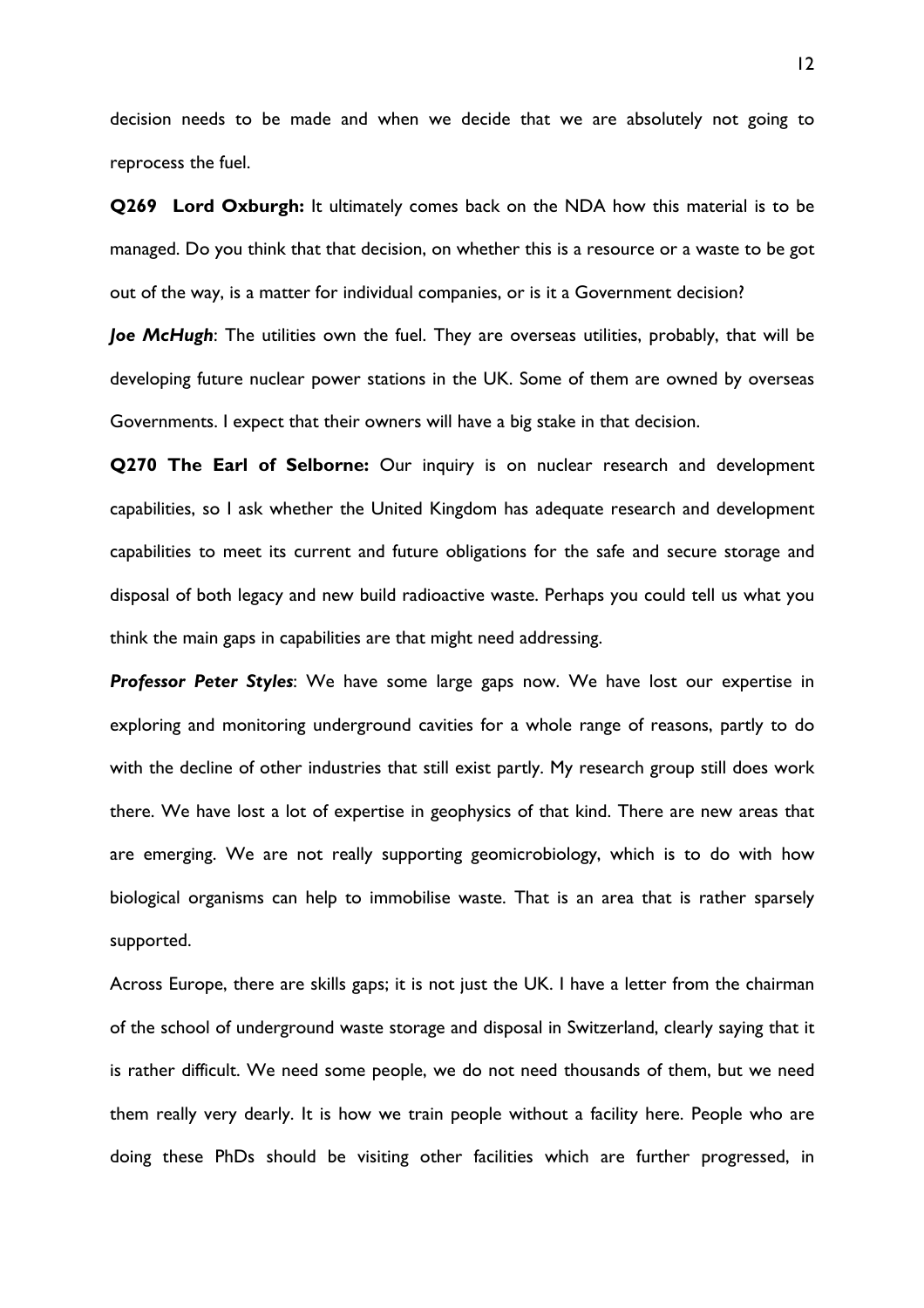Switzerland, Sweden and Finland. They should be seeing real experiments going on. We need to make sure that is the case. We do not have any facilities in the UK that you could train people in. We have to take an international view. We have a youth skills gap, particularly in site investigation in these new areas—probably more so than in nuclear engineering, to be honest.

**Q271 The Chairman:** Adrian Simper, do you have anything to add to that?

*Adrian Simper*: I think our position slightly differs from that, in that we believe that at the moment we are able to access the skills, facilities and capabilities necessary to allow us to discharge our mission. As our needs and demands change, the supply side changes in response. There are needs in the future that we do not have at the moment, but there is no reason in principle to believe that the technical supply side will not respond to that. There are some issues around national nuclear infrastructure. Some of the facilities that support this work, particularly the active ones, are aged. In the fullness of time we might need to think about that, but at the moment we have a very competent UK and global technical supply side, which the NDA is able to take advantage of. We are a consumer of R&D and at the moment we are content that we get what we need.

**Q272 Lord Oxburgh:** Are you talking about the same pool that Professor Styles is talking of, or are you talking of a different skill set?

*Adrian Simper*: We may be talking about a slightly different skill set. There is a difference between technical underpinning for delivering a specified programme of work and the breadth of the general science basis of the UK.

*Professor Peter Styles*: And you source it internationally as well, don't you?

*Adrian Simper*: Yes, we do source it internationally.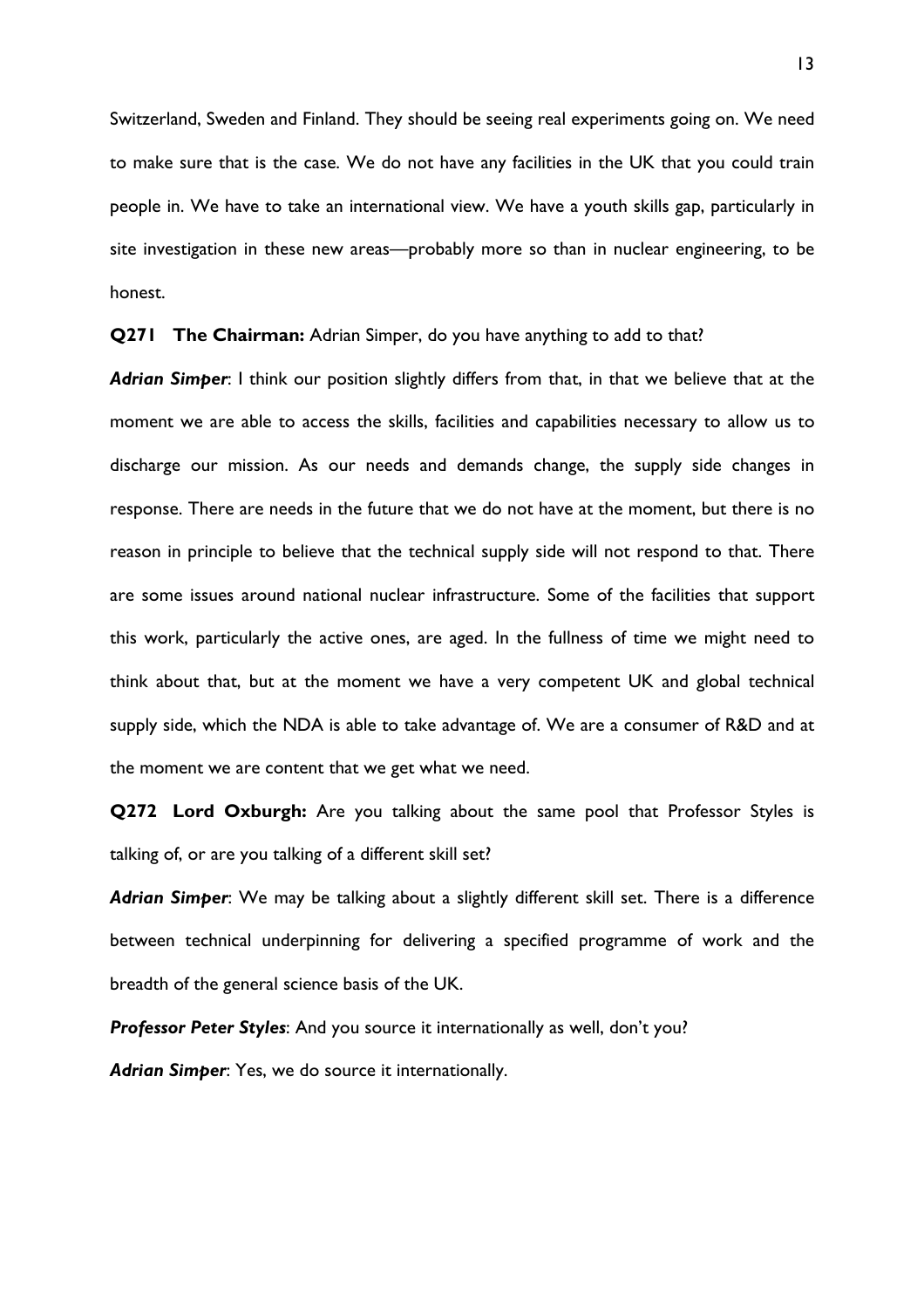**Q273 The Earl of Selborne:** I wanted to come back on Professor Styles' point about the lack of facilities. Do you think, for example, that the NDA facilities could be used better by the research community? Is there an opportunity there for better use?

**Professor Peter Styles:** I think there is good liaison with the NDA, but some of the things like underground rock laboratories—Canada closed theirs, so there are fewer of those than there were. To investigate the long-term behaviour of rock, the propagation of fluids and entrapment, we need to have that kind of facility. We do not have that at the minute; we decided in 1996 that we could not have that. Other countries do. I would like to see that affiliation with other programmes that are further on than ours. We need to have people training in the UK, but it needs to be in the context of a research field that has advanced much further elsewhere than it has here.

*Professor William Lee*: CoRWM separates two areas: R&D on treatment, packaging, storage and transport, which is managing radioactive waste if you like; and R&D on geological disposal. If I could comment on each of those in turn, it may clarify what we are describing here. CoRWM states that the UK capabilities for R&D in treatment, packaging, storage and transport of radioactive waste are adequate, apart from the facilities for examination of highly radioactive material. We think they are less adequate for R&D on geological disposal, both from the facilities perspective, which is global, and from skills, which we have discussed previously.

Describing the gaps, we think there is a problem with facilities to examine highly active materials. The NNL central lab is not fully commissioned, so the hot cells are not opened and access is proving a little difficult for outside users. We recognise that there needs to be a business case—it is expensive to open these facilities—but we do not see that with the current arrangements there is a business case going to evolve that would enable such facilities to be opened or new ones to be funded.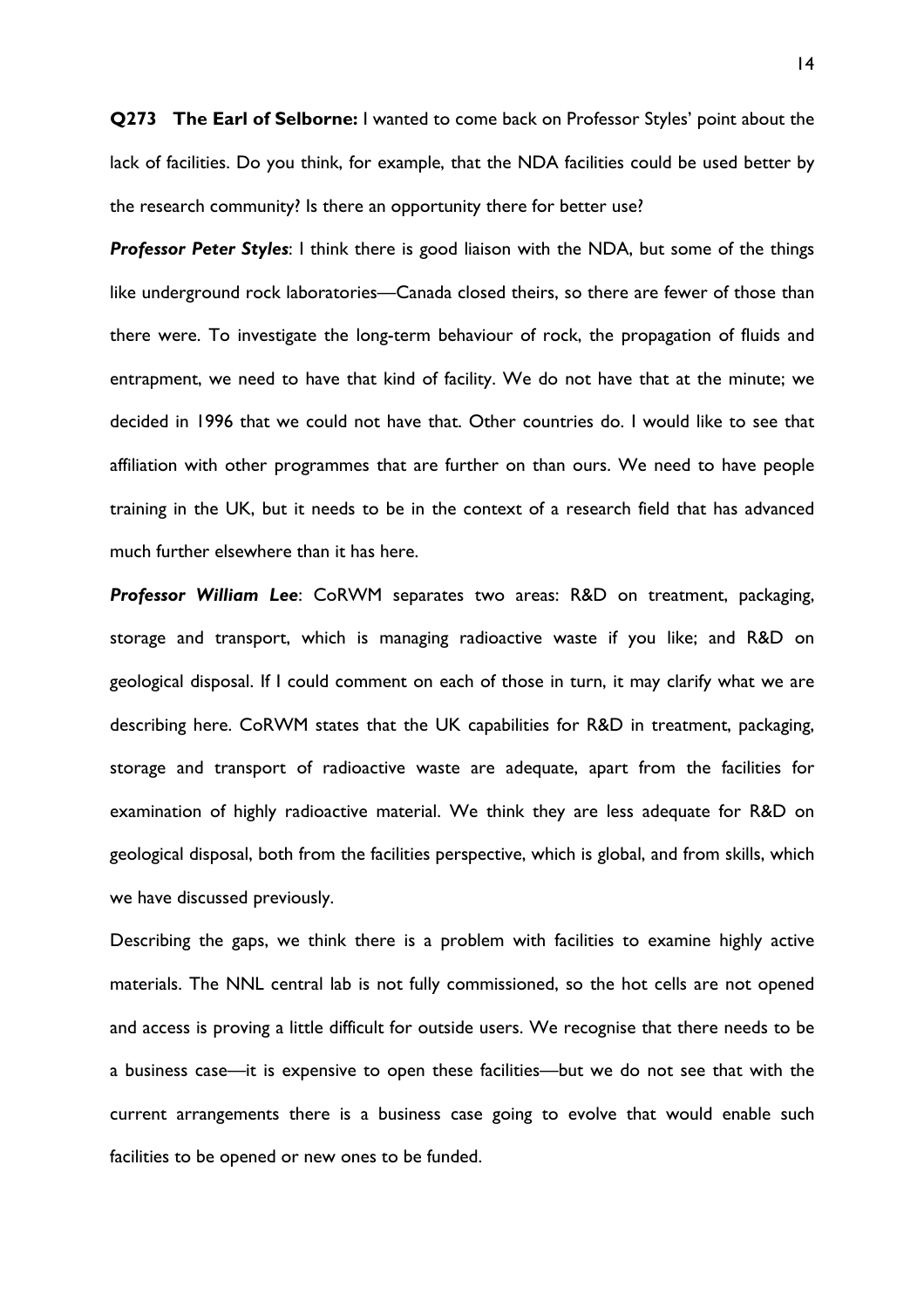On geological disposal, we have talked about skills, but the UK has a particularly complex waste inventory—a cornucopia, if you like, of different wastes—and potentially a quite complex geology as well. So we believe there is a gap in the geological skills and the geological research that we need to pursue, and now is the time to start doing so. Historically, the Nuclear National Lab has not done geological disposal-related research. It is just developing its skills base and capability in that field and needs to work with the British Geological Survey in the universities and others in that field.

An area we have not talked about is Scottish Government policy, and its near-surface, nearsite plans. That is going to require its own R&D on designs of the stores and durability of waste forms in those environments. It is not clear how, when and by whom that is going to be done, so that is a bit of a gap, too.

**Q274 The Earl of Selborne:** I would like to come back on the role of the research councils. Professor Styles touched on NERC's lacuna in this respect. In the written evidence from NDA and CoRWM, you have drawn attention to the lack of some of the fundamental research on waste materials and new build waste. What are the gaps that need filling by the research councils here in fundamental research?

*Professor Peter Styles*: These engineering PhDs are funded by EPSRC, but no matter how good we make the engineering and the encapsulation eventually, it will be the geology that is the final containment. We need to understand in some detail the properties of rocks in the UK, which has every kind of geology apart from the Miocene, which has been formed and glaciated. They are very variable, so we need to have an understanding of specific sites. We need to understand the long-term glacial history of the UK. NERC has done a great job of looking at the problem of global warming. I do not think they have done such a good job of looking for solutions to how we deal with energy and other things to do with that. I have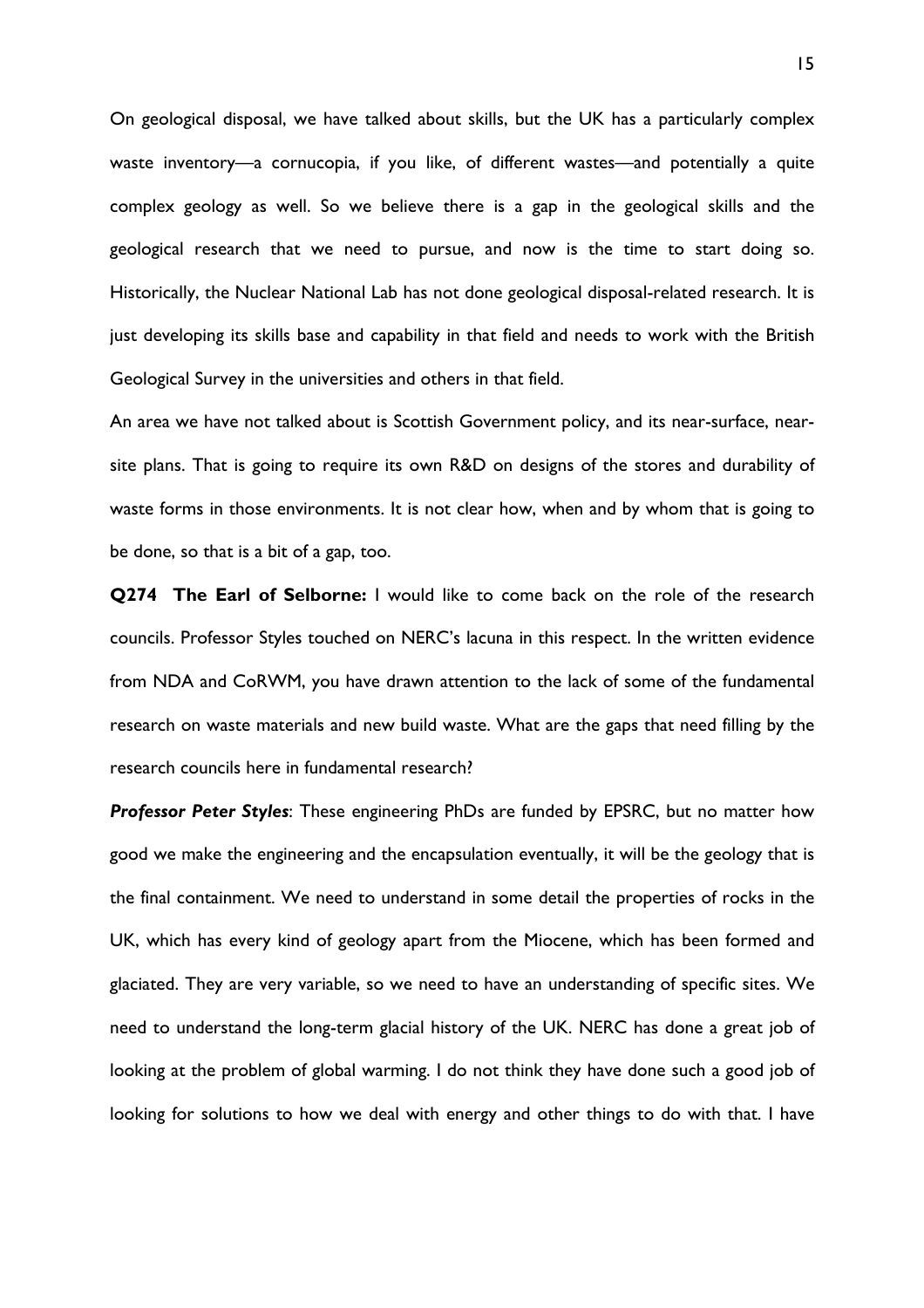taken this up several levels, but we need better co-ordination between the research councils and how they tackle this—and not just between the research councils, but with the EU.

**Q275 The Chairman:** Would other panel members wish to comment on that? Are there any additional points?

*Professor William Lee*: Can I comment on the fundamental R&D? I think there is a need to get the balance right—CoRWM have commented in the past on this in their R&D report between the industry needs-driven R&D, which is entirely appropriate for their needs, and fundamental independent R&D, if you like. The nuclear field is particularly sensitive. People like to see independent research being done. A lot of what is being done with the research councils at the moment is guided by linking with the NDA on managed calls. Much less is fundamental and independent R&D, which would help to convince the public. It is the sort of R&D that the regulators need to be supporting, to underpin the safety case.

**Q276 Lord Jenkin of Roding:** This comes back to what Professor Styles was saying about understanding the geology. In 1996 there was a planning inquiry, which held against the Nirex application, so the rock characterisation facility was then abandoned. That was followed by a change of Government. I mentioned an underground laboratory a few moments ago. Do you envisage that an underground laboratory would have the characteristics of what was proposed in the Nirex planning application—a deep hole? Or when we talk about an underground laboratory, are we talking about something different?

*Professor Peter Styles*: We are talking about much more than just a deep hole. We need chambers and lateral excavation so you can understand how rock damage takes place and how long-term fluids propagate. They exist in other countries, but we need one in our own geology. We can analogise with other countries, and we should and have to. There are similar geologies, but the UK will have special problems and we will need at some stage to investigate them in some detail.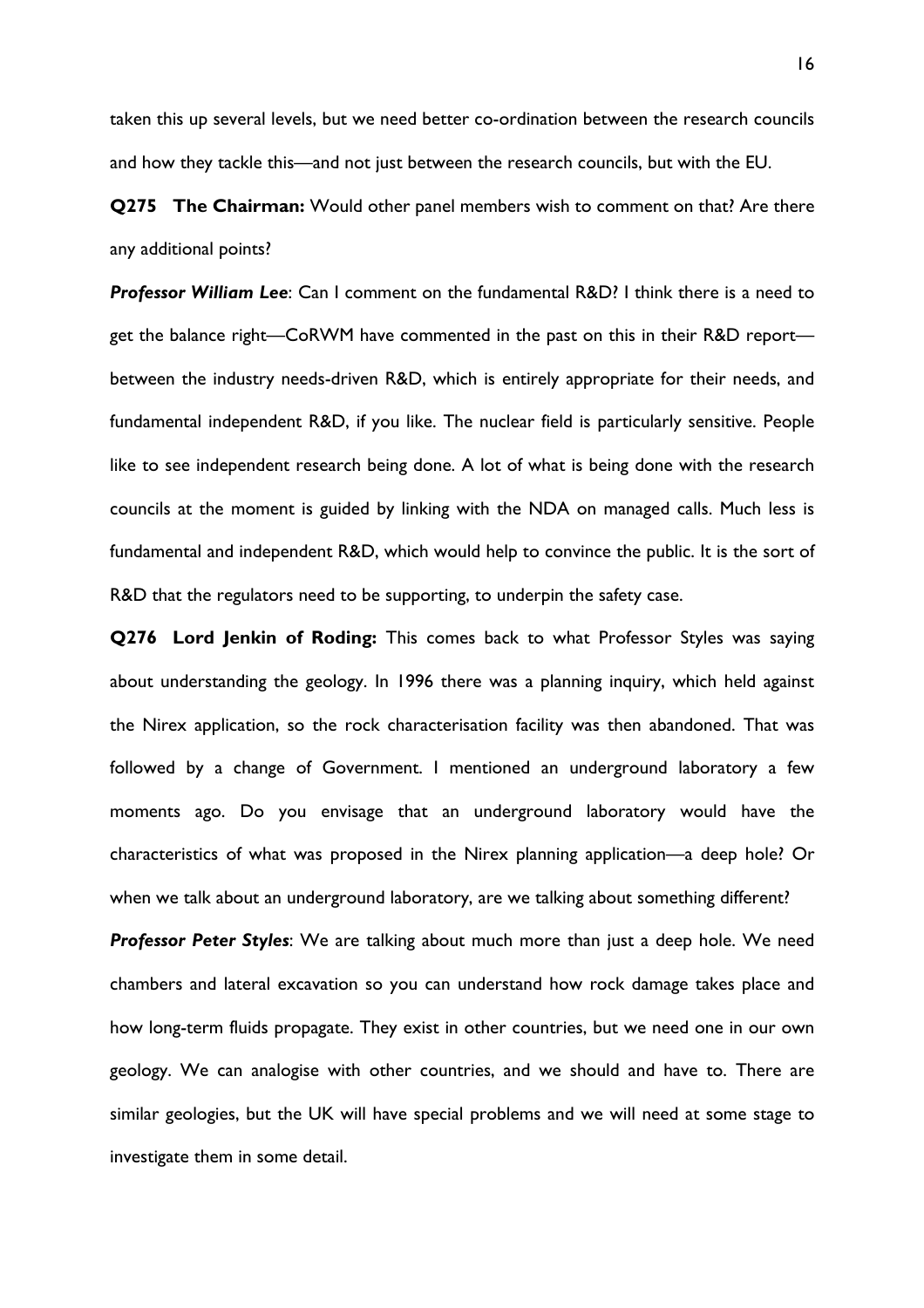**Q277 Lord Jenkin of Roding:** And there is not enough R&D being done on that. Is that your point?

*Professor Peter Styles*: No, there is not.

**Q278 The Chairman:** Could I just come back to Adrian Simper? I thought I heard you say in response to Lord Selborne's question that you thought the provision of skills was adequate at the moment. Was that specifically in your area, or was that across the piece?

*Adrian Simper*: That is specifically for NDA's delivery of its mission and the capabilities that we require to deliver our mission, which includes where we have got to on GDF.

**Q279 Lord Cunningham of Felling:** This question is for Professor Styles. Forgive me if it is already in your submission and I have missed it. Could you give us a nudge on the situation in other countries on research in rock characterisation laboratories?

*Professor Peter Styles*: Sweden and Finland, particularly, are very advanced in hard rock terrains. Switzerland—perhaps not quite as much as it was—and France are very advanced in investigations in what we would call mud rock terrains. There are various geological scenarios. In hard rock scenarios, you look for generally strong granite. There are salts, which are self-healing—there is a repository called WIPP in New Mexico. Then there are mud rocks and clays, which have very low rates of propagation of radioactive transport. All those three are possible scenarios. All of those are still held as possibilities for the UK. It depends eventually where the volunteer community arrives from. We have all those different types of environment to investigate. Germany has done a lot of work on salt. France has done a lot of work in some areas and Scandinavia has done a lot of work on hard rock. We can learn from those and there are generic lessons, but eventually we will come down to one of those types of environment and we will have to consider that in some detail. So we had better have some fingers in quite a few pies to make sure that we are not left out from having expertise. These are very different geological scenarios.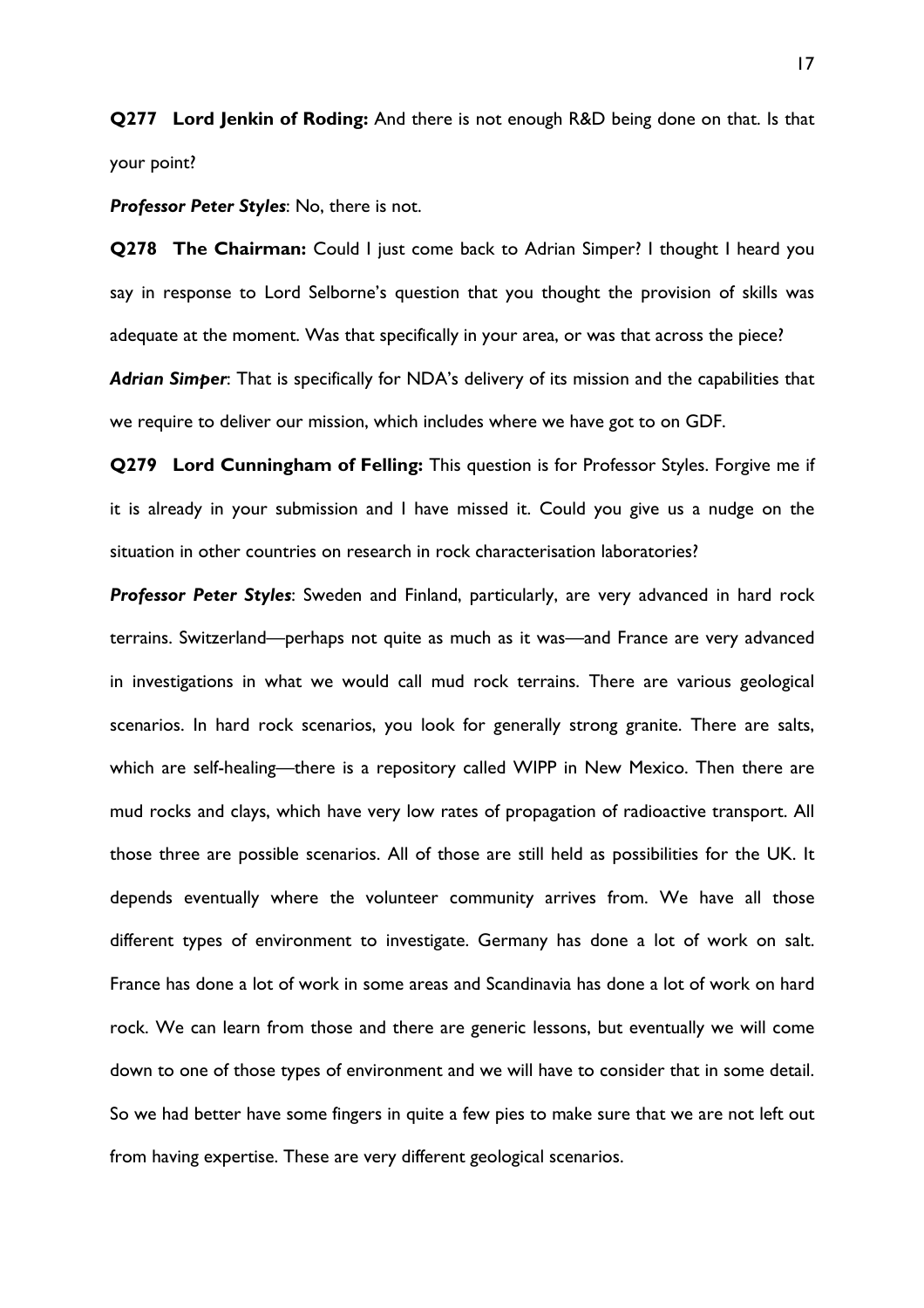**Q280 Lord Cunningham of Felling:** You did not mention Yucca Mountain.

*Professor Peter Styles*: I did not mention Yucca Mountain. Nobody talks about that much. Perhaps it was not the ideal place to start from, if you know what I mean.

**Q281 Baroness Neuberger:** This follows neatly, because Professor Styles and Professor Lee have been saying that we need to work more internationally and have better international links. You are obviously saying that PhD students need to be going abroad. Can you perhaps comment on what R&D capabilities would be best achieved by international collaboration and the extent to which you feel that the UK is sufficiently involved in international programmes? Some of the suggestion at the moment is that perhaps it is not enough.

*Professor Peter Styles*: To some extent, the fact that the British Geological Survey—I served on its board for two sessions—still has some nuclear capabilities and not particularly because we have done the work in the UK. By virtue of their overseas contracts, they have carried out a lot of work internationally, particularly on gas migration in repositories. They have carried out a lot of tests with the Scandinavians. The fact is that we need them now; it is quite handy that they have kept their hand in at someone else's expense, but there has been a big period of decline. I started doing this work when I was a young lecturer. I am no longer a young lecturer. I am only just young enough to be still doing some of it. We had a gap of more or less 20 years, which was filled by other people paying for research. There is still significant expertise, but it is not particularly because it is being supported by UK funding.

*Professor William Lee*: I would like to make two or three points. First, the UK's participation in international programmes has not been helped by Government decisions, for example to withdraw from the NEA and Generation IV. That has lowered our standing internationally and undermined our ability to play a major role. While international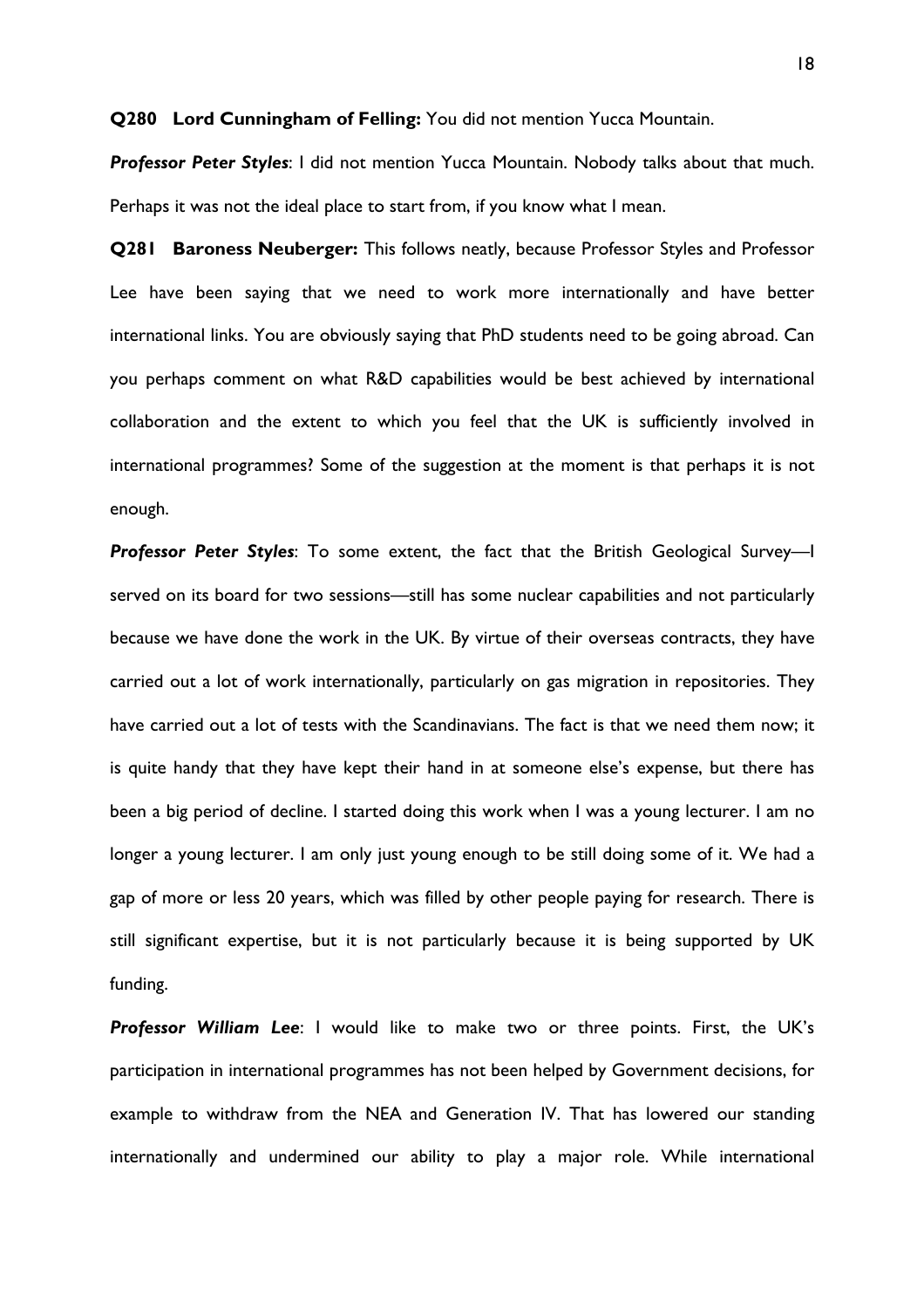programmes are important and we have to participate more and learn, we really need our own credible core capabilities in the UK. The R&D that we are planning will go on for decades. We need the security of supply of people and abilities over long periods. We cannot really rely on research done in other countries.

**Q282 Baroness Neuberger:** Can I pick that up and tease that out a bit? Could you do that kind of long-term stuff in collaboration with one or two other countries? Does it have to be purely the UK?

*Professor William Lee*: You can learn basic skills and you can train people in collaboration with overseas, but we have our own wastes, which are quite complicated. We will have our own geology, and it is unlikely to be identical to the geologies seen overseas. Participation is important for training, but we then have to bring it back. It is important that we participate in these international programmes. It is also important—and something that perhaps we have not done—that we influence these international programmes and get involved in the high-level committees in the European Community and push framework 8, or whatever it is, in the appropriate direction for the benefit of the UK. It has not happened in the past, I do not think.

*Adrian Simper*: I agree. The NDA believes that international collaboration is very important, and for more than just training. We collaborate internationally on R&D, not just in the geological disposal area, where we are participating in various framework 7 programmes, implementing geological disposal. We have relationships with other organisations at an EU level, but we also have a number of bilaterals that cover the range of our mission with, for example, the US Department of Energy or with EDF in France. We have bilateral agreements with probably all our counterpart organisations around the world, which include technical exchange. We get a lot of good information from that, and we have specific R&D projects that we run jointly and we share information. There are some things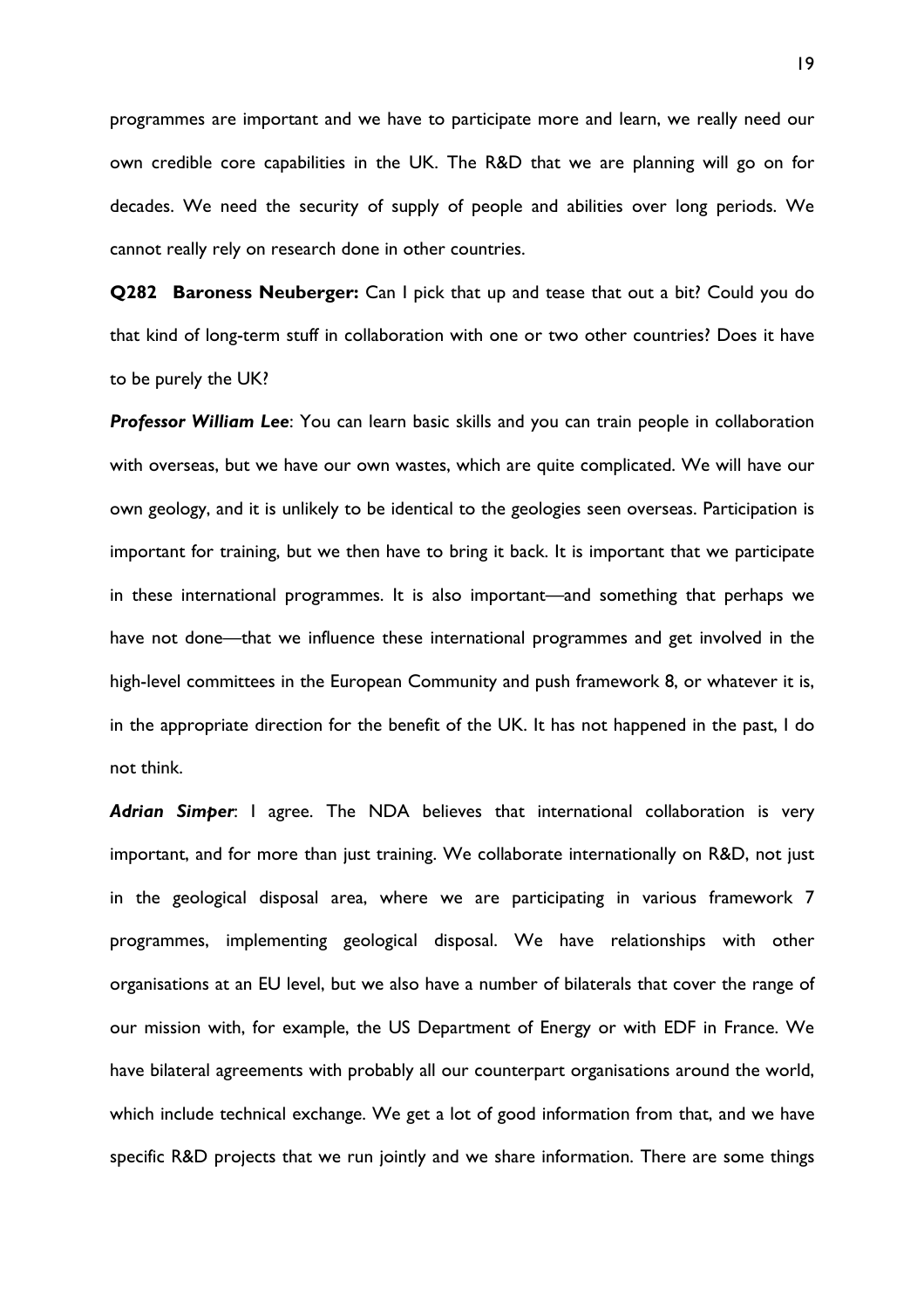we do well and some things that others do well. There is much more than training. It is an important part of being efficient in getting the technical underpinning that enables us to deliver our mission.

*Professor William Lee*: One of the things we need to do is make sure we are a credible partner for overseas institutions. So we need to have the hot cells open and make those available to European partners so they can come in. We then become a player in the game. At the moment we are at rather a low level.

**Q283 Baroness Neuberger:** And it is an absence of political leadership, with a small p, in a way, wanting to have a presence and make a difference to the UK. Is that right?

*Professor William Lee*: Yes.

**Q284 Lord Rees of Ludlow:** Is there any overlap at all between the R&D needed in this enterprise and what is needed for carbon capture and storage?

*Professor Peter Styles*: Yes, because we are looking at the integrity of rock and its capability to contain fluids over very long periods of geological time. Perhaps not quite as long a time, but there are significant overlaps. In many cases, a lot of the technologies we need have been developed significantly in the hydrocarbon industry. We also need to be able to tap into those very rapidly and learn from them. They are not completely there yet. We do not have huge experience of sequestration of  $CO<sub>2</sub>$  and its monitoring and we are still learning. Some countries would have us believe that they are, but there are remarkably few—only a few million—tonnes of  $CO<sub>2</sub>$  stored round the globe, out of 30 gigatonnes per year. That is not a very big proportion.

**Q285 Baroness Perry of Southwark:** I wanted to come back on what Adrian said about international co-operation. The message that you seemed to be giving was that it was absolutely wonderful and we have sufficient links and programmes and there is no reason to worry. That goes very much against most of the other evidence that we have had, which has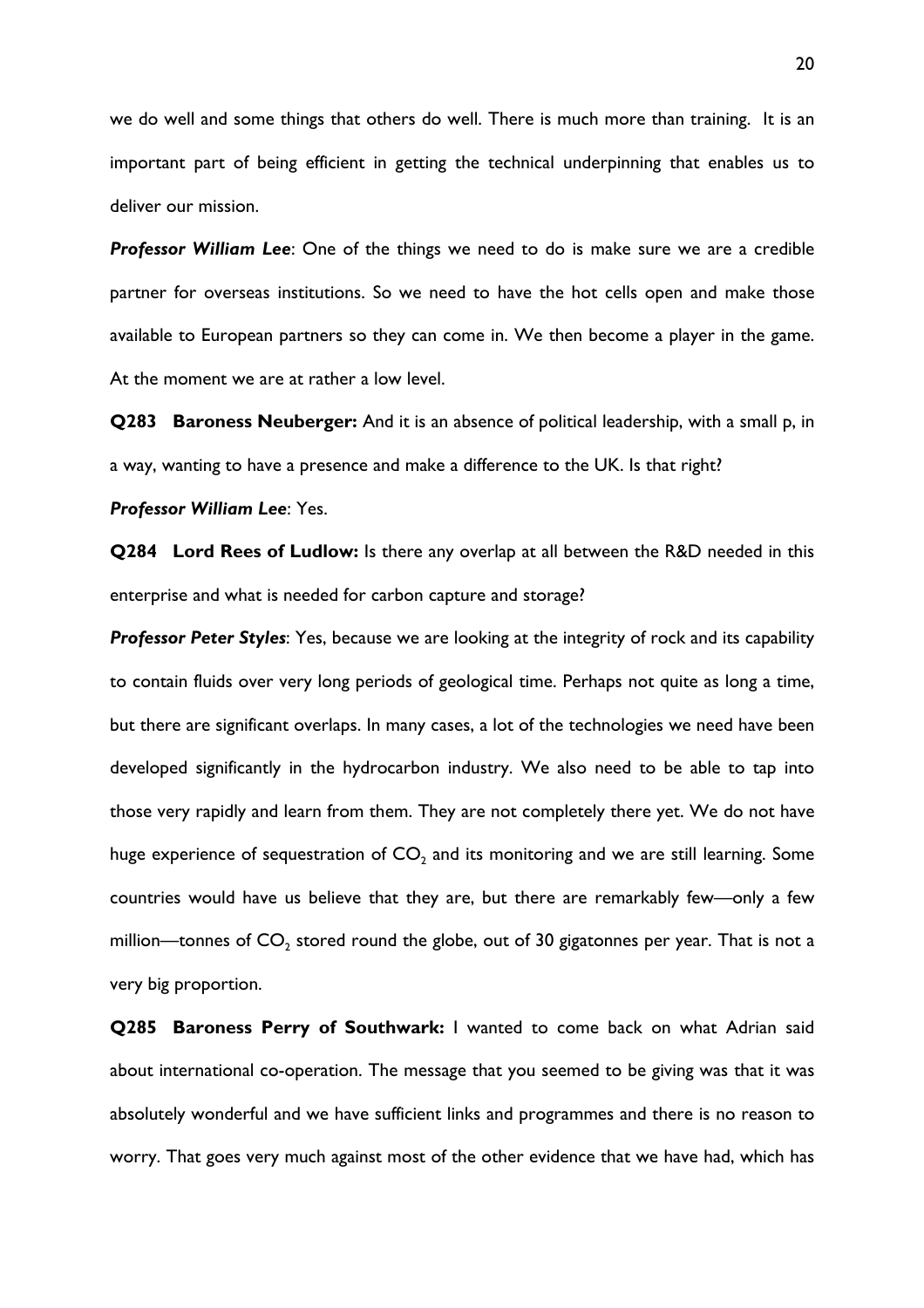indicated that our international reputation is no longer very good and we are seen as a bit player in international programmes, with our proposed withdrawal from the Nuclear Energy Agency. We only have observer status in some international programmes. Could you clarify? Are you saying that we are involved in a lot of sub-zero level work that does not appear above the radar, or are you happy with the way things are?

*Adrian Simper*: I think we start with a question of what kind of nuclear country the UK wants to be. From that follows the R&D that needs to be in place and the international relationships to achieve that vision. All I can comment on is the NDA's mission, which it is appropriate for me to comment on. At the moment we are internationally and domestically able to access the technical underpinning that we require to deliver our mission. If we found that that was not the case, then we have the remit to, and would, take steps to fill those gaps, whether that was by funding, by sponsorship or by participation. It is from that perspective that I made my comments. There is one area that we definitely regret, which is the decision to withdraw from the OECD's NEA programme, because we were getting good information from that. More generally, for example on Generation IV reactors, that is not a matter on which NDA can comment.

**Q286 Baroness Hilton of Eggardon:** To follow up that point, clearly your approach is an instrumental one, that you get sufficient for your needs. Do you get the feeling that our status in international fora has diminished, or do you feel that you are respected by your international partners?

*Adrian Simper*: I think we are still respected by our international partners and we are still doing a lot of nuclear things, but we are quite backward-looking rather than forward-looking. My personal observation of the conversations that I have in the international community is that we no longer have the breadth of activity that we once had, so the conversations are less interesting for others to participate in.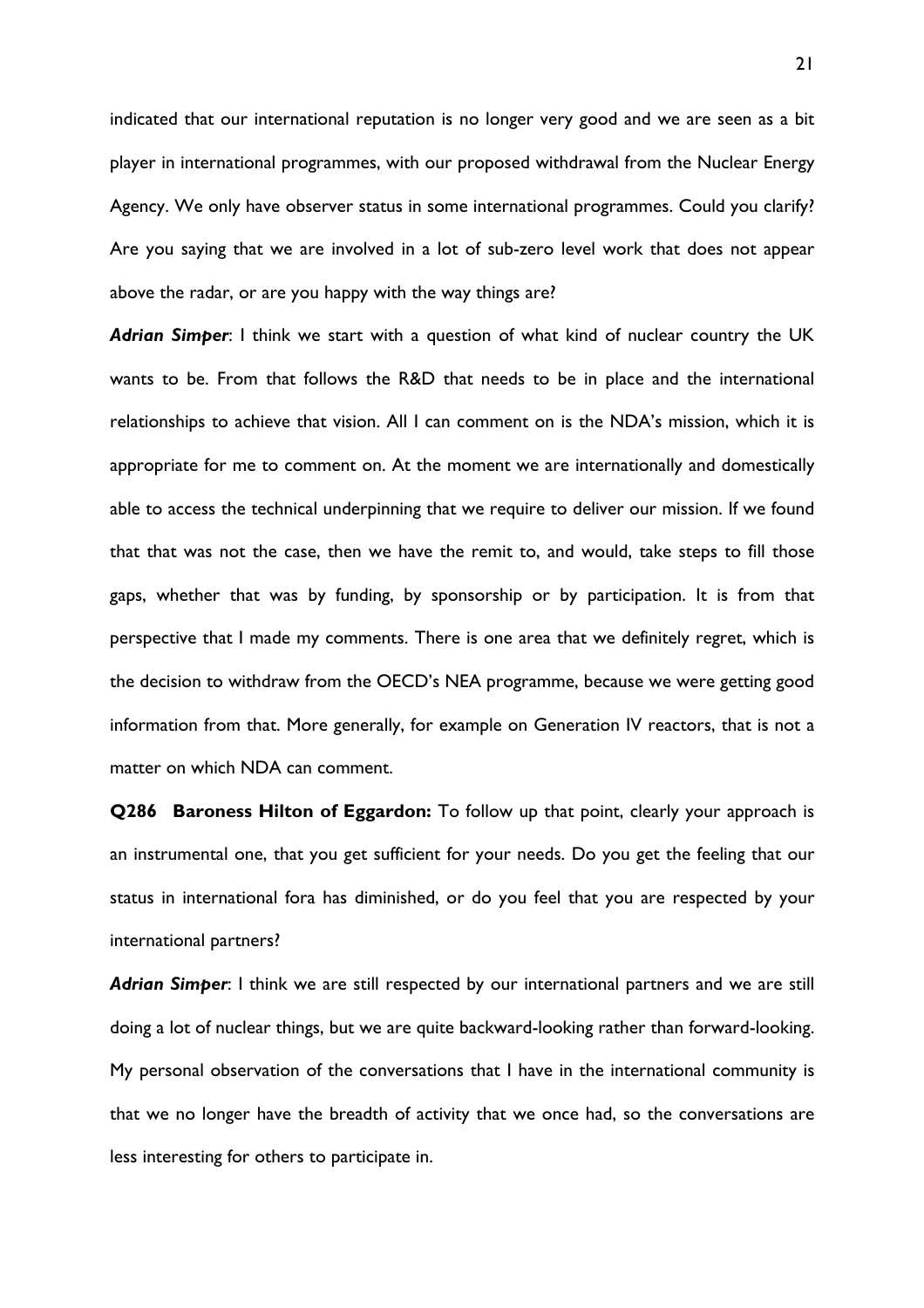**Q287 Baroness Hilton of Eggardon:** My question is about the collaboration and coordination between various bits of the nuclear world. We understand that research councils now co-ordinate their activity rather better than they used to, in that they have set up a coordination group, but it still does not include all the research councils. Would you like to say whether more should be done on this front to draw everything together into some strategic whole? Perhaps Professor Lee has some views about that.

**Professor William Lee:** I am happy to comment. Certainly some good things have happened fairly recently on the strategic co-ordination of the UK's R&D in the radioactive waste sphere. The expansion of the NDA's research board, including members from Government and overseas and the research councils, is a move in the right direction. That has only just happened, and perhaps it is a little early to judge whether that has been successful. Another thing that will help to define the R&D requirements is a road map. I understand there is one in preparation. Perhaps co-ordination is not so good, because I did not know that it was in preparation until I started reading the papers for this meeting. That will also be useful in enabling co-ordination of the infrastructure needed to deliver the R&D programme.

At a more general level, CoRWM feel that there is a need for a hierarchy of co-ordination. I think we agree with Government on that. There is a need for a very high-level top nuclear research board that covers the whole nuclear sphere, including waste and decommissioning, but also security, safety and non-proliferation issues. Then perhaps under that is the NDA research board, with its key remit on decommissioning and cleanup. Then under that are the two streams on the management side—the treatment, packaging, storage and transportation research board and one on the geological disposal side. There needs to be a hierarchy of research co-ordination across the piece.

**Q288 Baroness Hilton of Eggardon:** That implies that there should be somebody at the top driving the strategy. Do you think that is a role for Government?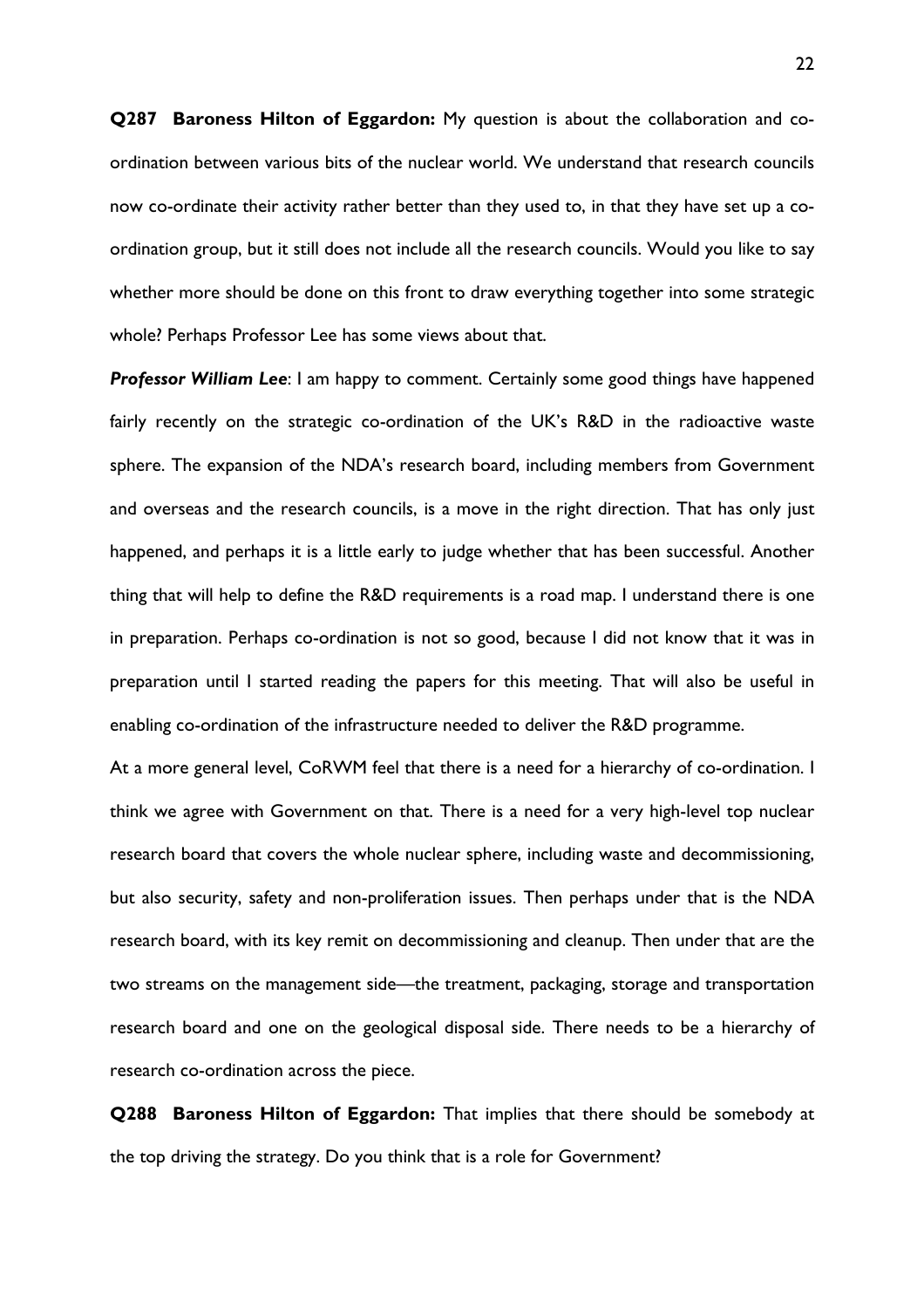#### *Professor William Lee*: Yes.

*Joe McHugh*: Professor Lee has indicated that there are a range of players and they have different interests. What is missing is some kind of umbrella over the top to exercise a degree of oversight to make sure that, as we indicated before, there is some overlap between the respective interests of geological disposal and the new build and the packaging and transport for the geological disposal. We would think the obvious body to look at that would be Government, particularly the Department of Energy and Climate Change.

**Q289 The Chairman:** I wonder whether Adrian Simper has anything to add to Professor Lee's summary of co-ordination.

*Adrian Simper*: Maybe a little more detail on some of the areas for NDA. I think I broadly agree. The most important thing, when you are thinking about co-ordination, is to work out what you want. I will always start from a consumer rather than a supplier requirement. We have our technology maps and understand where our deficiencies are. That helps to guide where we should work. Within that, we have the Nuclear Waste Research Forum, which works very well with us and the other waste producers. We have AWE there and EDF. We then input into the Technology Strategy Board and the Nuclear Research Co-ordination Group. I believe that input is welcome in helping to shape those agendas. I can see the appeal of an overarching umbrella responsibility. I am not so sure whether it is absolutely necessary. Maybe the system can be self-organising.

**Q290 The Chairman:** Can I also just pick up on the point that Professor Lee made about the road maps? One piece of evidence we have had said that we have generated various reviews, policy initiatives and road maps, but the policy position has been largely unaffected by these. Is there a danger that there will be just another document that is carefully filed away and a group of civil servants or others tick a box and that is the end of it? If we have a road map or a strategy, how do we implement it, as opposed to filing it away?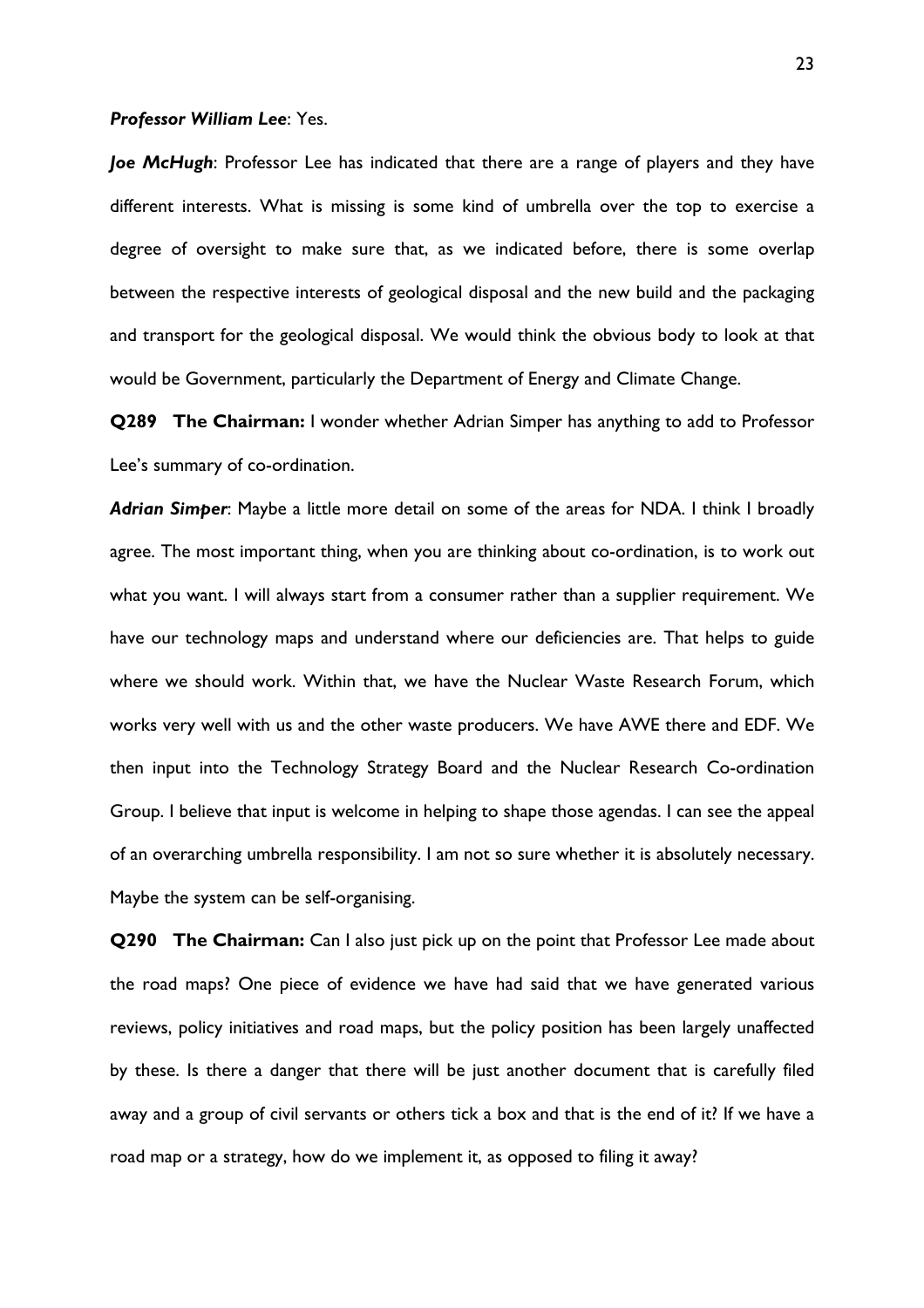*Professor William Lee*: Clearly, there have been road maps in the past, but my belief is that this one looks as though it may have legs and the Government will respond to it. It is important that we as a country make a decision on where we are going with nuclear and act on that decision.

**Q291 The Chairman:** Professor Styles, do you have anything to add to that?

*Professor Peter Styles*: Yes. I have a certain scepticism sometimes of high-level umbrella organisations and how they deliver. There have been cases where there has been real disconnect between various areas. I appreciate that Adrian sees that the research that he needs is well served, but sometimes we take a different view on what the nature of research is. Some of the things that we do not even know that we do not know are still out there to be discovered. We have to have it, because we have lost our way. We have not got a concerted effort without an overall organisation. Perhaps it is worth trying with some kind of steerage, which will help. We might look at other countries that have got more successfully down this line and see quite how they manage it. I do not know too much about that, to be honest. Perhaps I should know more. The have made better strides and are much closer to achieving solutions than we are.

**Q292 The Chairman:** Which countries in particular would you point to?

*Professor Peter Styles*: The Scandinavian countries particularly—Sweden and Finland—and France to some extent, because it has a large initiative towards this and so much more nuclear than we do. Switzerland has always had it. They have organisations that have perhaps been better connected.

*Professor William Lee*: It is worth mentioning China, which has large plans for nuclear power. They also have a very clear plan for geological disposal. It has a location in very nice granite in the Gobi Desert. They do not have as much waste as we do, so we are well